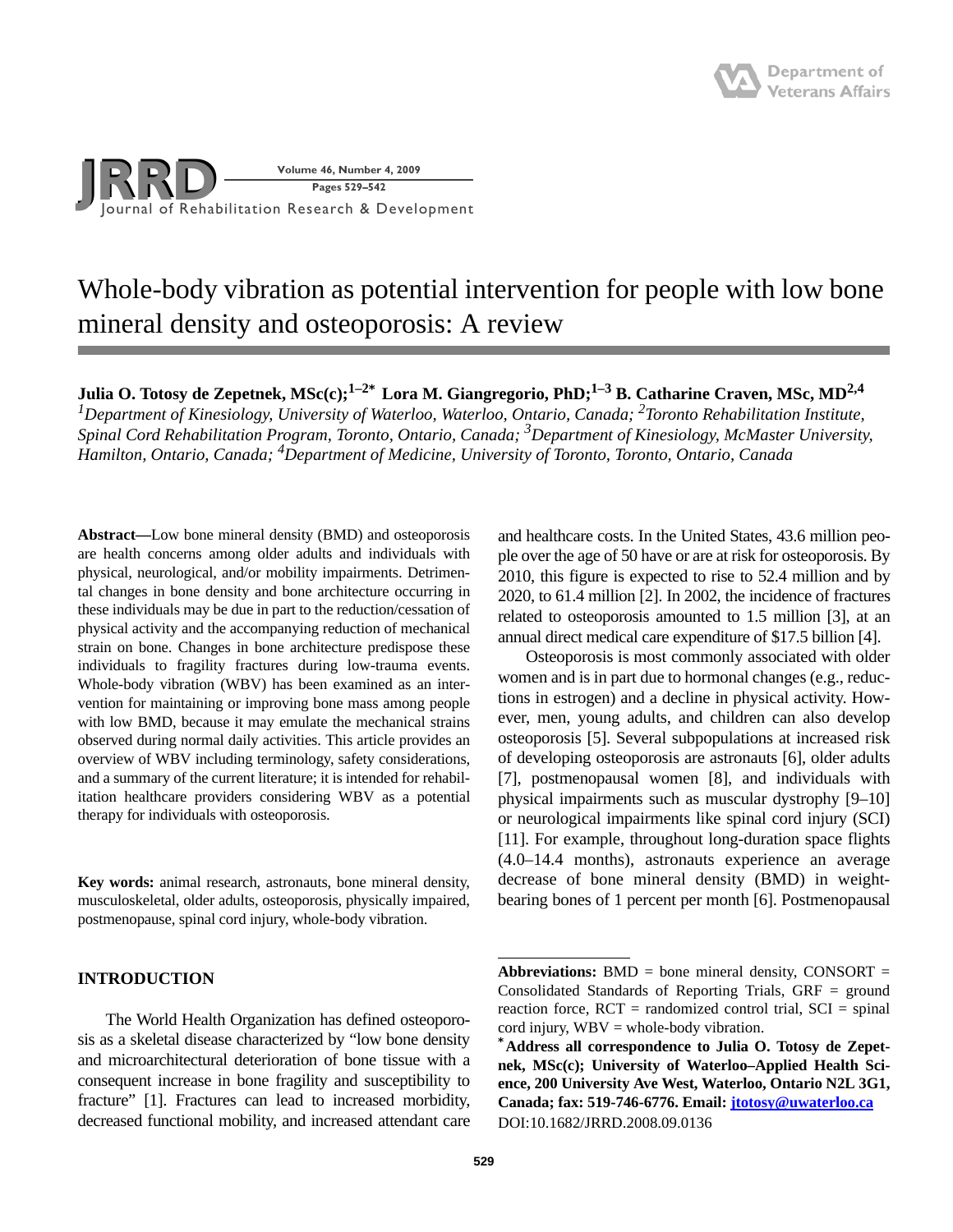women experience an average 20 to 25 percent decline in lower-limb BMD over a 16-year period [8], and one in two women who are 50 years of age will develop an osteoporotic fracture in their remaining lifetime [12]. The incidence of fractures in boys with Duchenne muscular dystrophy has been shown to be as high as 44 percent [9]. Finally, 25 to 46 percent of individuals living with SCI develop fragility fractures secondary to osteoporosis, and individuals with SCI are two times more likely than controls to experience a fragility fracture [13].

Load-bearing physical activity reduces or ceases in the microgravity environment of space, with age, or with mobility or neurological impairment. A relationship between mechanical loading and bone adaptation over time has been proposed [14–15] such that reduction in the magnitude or frequency of regular load-bearing physical activity leads to excess bone resorption and a decline in BMD. Increased daily physical activity is often suggested to prevent bone loss among individuals with osteoporosis [16–18]. However, exercise may be difficult when muscles are weak or may not be feasible among persons with mobility or neurological impairments. Whole-body vibration (WBV) is an intervention that has been evaluated in animal [19–29] and human studies [30–37] as a means for emulating the mechanical strains on bone observed during normal daily activities.

The aims of this review are to (1) provide an overview of the physiological basis for the potential effects of WBV on the skeletal system, (2) review WBV-related terminology and safety considerations associated with the use of WBV as an intervention, and (3) summarize the current literature regarding the use of WBV as an intervention for preventing bone density decline or improving bone mass among astronauts, older adults, and individuals with physical or neurological impairments. The goal of this review is to provide a clinical overview of WBV for rehabilitation professionals who may be considering WBV as a potential therapy for individuals with osteoporosis. Comprehensive reviews of key biomechanical concepts and the theoretical constructs presented herein are available elsewhere [14–15,38–40].

# **MECHANICAL LOADING AND THE SKELETAL SYSTEM**

Bone is living tissue that requires mechanical stimuli to remain healthy [14]. When a load or "stress" is applied, bone is deformed. "Strain" is a measure of this deformation and refers to the relative change in the bone dimension, such as length, width, or angulation [41]. Research exploring the bone adaptive response to mechanical loading suggests that bone cells are responsive to mechanical signals including strain magnitude and strain frequency, signals that may be important stimuli for eliciting a bone adaptive response [22,42–46]. The Daily Stress Stimulus Theory describes the intensity of bone tissue mechanical loading in terms of a daily stress stimulus [15], which considers both the magnitude and the number of cycles of loading applied to the skeleton during daily activities. The theory proposes that if the daily stress stimulus is greater than some target stimulus, a net bone gain will occur and that if the daily stress stimulus is less than some target stimulus, a net bone loss will occur. The theory also proposes that a high cycle number and low magnitude stimulation may be sufficient for maintaining bone mass [15]. Further research on the Daily Stress Stimulus Theory indicates that strain frequency may be an additional factor critical to the process of bone adaptation [40,47].

The magnitude and rate of forces applied to the skeleton are determined by the velocity of the segments in motion, number of repetitions, and muscular activity, as well as by boundary conditions such as the individual's somatotype, fitness level, performance surface, climate/ weather, and shoe type [48–50]. Running and jumping induce ground reaction forces (GRFs) three to six times body weight [41]. Gravitational forces, muscle forces, and GRFs are among the loads applied to the skeleton during activities of daily living and contribute to bone modeling and remodeling. BMD accrual in young people has been associated with long-term physical activity, including running and weight training [51]. In addition, high-impact exercise has been shown to promote bone gain among well-trained female athletes [52–53].

Skeletal responses to WBV are purported to be similar to that of physical activity in that WBV activates mechanotransduction in bone and stimulates osteogenesis [43,46]. Controlled dynamic loading using varying frequencies ranging from 1 to 10 Hz produced perturbations of the intermedullary pressure in adult female rats [54]. Consequently, fluid flow increased through the extracellular spaces of the bone's canaliculi and lacunae in response to loading, and the increase in fluid flow was proportional to the loading frequency. Shear stresses on cell membranes caused by fluid flow stimulate bone cells in culture [54–55]. Extracellular fluid forces could be converted into cellular responses via several different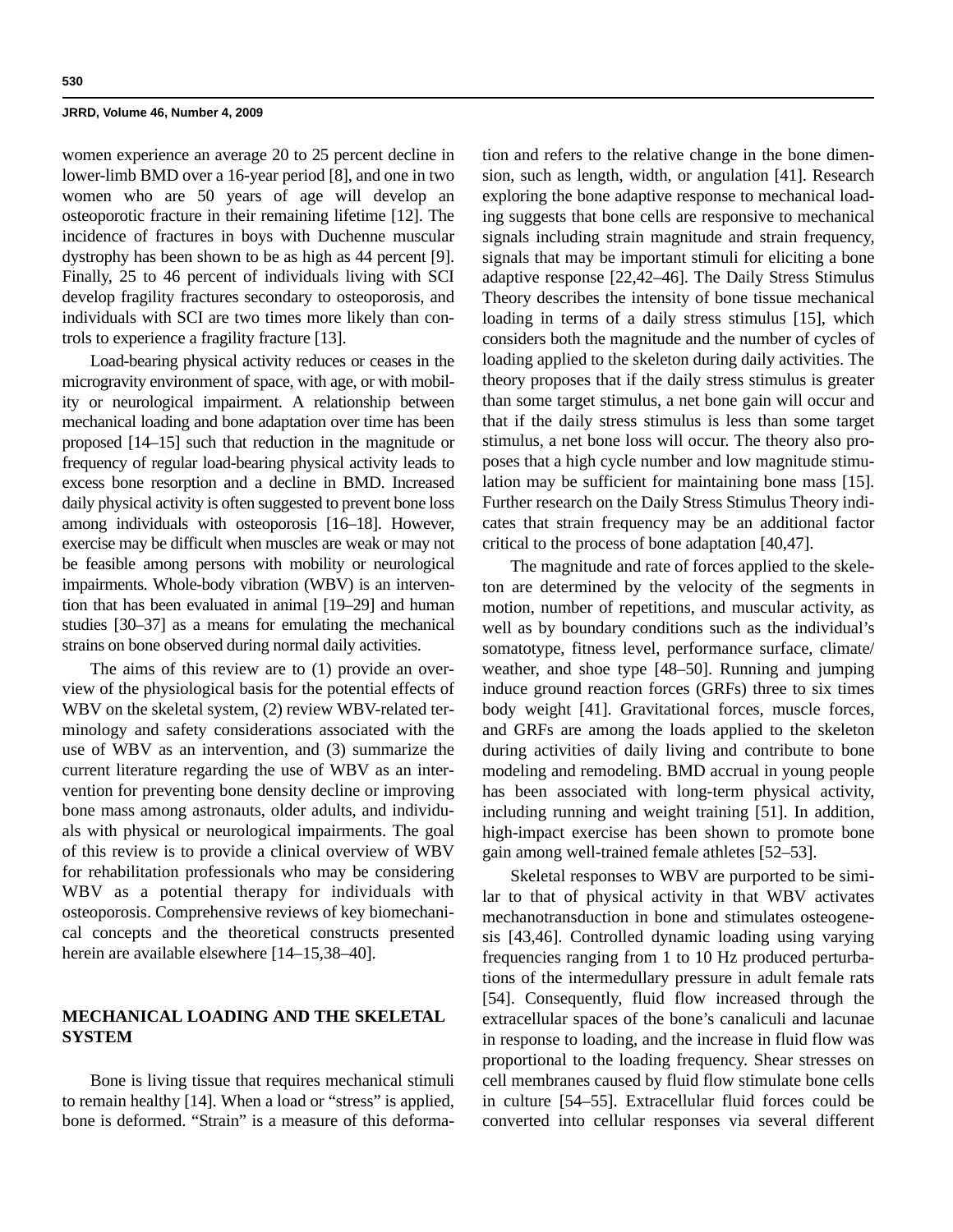mechanisms: activation of membrane mechanoreceptors, focal adhesion proteins, cytoskeletal signaling, or extracellular fiber bowing [56]. Vibration stimuli have been proposed to provide mechanical loading adequate to increase fluid flow in bone and facilitate mechanotransduction [55–56].

The forces applied to bone from muscle contraction during physical activity may also create fluid flow through the extracellular spaces of the bone, thereby inducing mechanotransduction [57]. The movement of the vibration plate during WBV exposure is postulated to activate both monosynaptic and polysynaptic neural pathways adequate to generate a "tonic vibration reflex," similar to the stretch reflex. The tonic vibration reflex has been reported to be activated continuously during WBV so that the muscles continue to contract and relax cyclically until the stimulus stops [58]. Consequently, bone may respond to the applied forces generated during muscle contractions from a tonic vibration reflex.

WBV may also influence the regulation of bone remodeling indirectly via the endocrine system. WBV has been shown to acutely alter testosterone and growth hormone levels [59–60]. Serum testosterone levels have been positively associated with BMD at the ultradistal radius, lumbar spine, and hip regions in healthy men and women [61–63]. Growth hormone is known for its effects at the epiphyseal growth plate; abnormalities of skeletal growth ensue if the individual has excess or deficient growth hormone levels [41]. Growth hormone levels decrease with age but increase with exercise [41]. One study showed a 7 percent increase in testosterone and a 361 percent increase in growth hormone following an acute bout of WBV at 26 Hz and 17 *g* [59].

A second study with three intervention arms including a squat group, a squat and WBV group, and a WBV group (standing but not squatting) reported (1) an increase in serum testosterone in both the squat group and squat and WBV group, and (2) an increase in growth hormone levels in all three groups, with the greatest increases observed in the squat and WBV group [60]. Therefore, the combination of a mechanical load and WBV exposure may stimulate larger increases in growth hormone than mechanical load alone. However, no studies to date have explored whether WBV-induced changes in growth hormone or testosterone are sustained or are translated into changes in indexes of bone health.

## **WHOLE-BODY VIBRATION TRAINING AND TERMINOLOGY**

Five factors dictate the human skeletal system's response when standing on a WBV platform: vibration direction (vertical vs oscillatory alternating), vibration frequency (in hertz), vibration magnitude measured as amplitude (displacement, in millimeters) and acceleration (in gravitational units, where 1.0  $g = 9.81 \text{ m/s}^2$ ), duration of the WBV, and body position/posture on the platform.

A number of different WBV platforms are commercially available [64–68], and they provide a vibratory stimulus in one of two ways: (1) vertical displacements and (2) oscillatory alternating displacements [69]. The vertical vibration plates maintain equal vibration at all points on the plate. The plate with oscillatory motion tilts from side to side over a central fulcrum, lifting one side of the body while displacing/dropping the other side, simulating human gait. Literature comparing the effects of vibration direction on bone characteristics is limited; therefore the overall effect the direction of vibration has on bone density or whether either direction is more beneficial is unclear. One study looking at the effects of vertical versus oscillatory alternating vibrations on bone biomarkers found no significant difference between groups but reported a slightly greater increase of procollagen type 1 N-propeptide, a biomarker of bone formation, following oscillatory alternating vibrations (+20.2%) when compared with vertical vibrations (+15.2%) after 3 days/week for 12 weeks of WBV exposure [70].

A WBV platform provides several different vibration frequency and magnitude options. Resonance frequency refers to the natural vibration that every object maintains, and when a system is vibrated at its resonant frequency it will oscillate at its maximum amplitude and acceleration [71]. The internal organs of the body vibrate in a frequency range of  $~5$  to  $~20$  Hz [72], and therefore the body will attempt to damp these frequencies of vibration via bone, cartilage, synovial fluids, soft tissue, and muscular activity as a protective mechanism [73]. Consequently, vibration frequencies at or near  $\sim$  5 to  $\sim$  20 Hz may not be anabolic or may be harmful [71,74–75]. In addition, muscle damage can occur if frequencies exceed 70 Hz [76]. Therefore, using frequencies  $\geq$ 20 and  $\leq$ 70 Hz for WBV training is recommended as a safety measure. Studies that demonstrate improvements in muscle strength and size using WBV have employed frequencies of 25 to 45 Hz [59,77–85].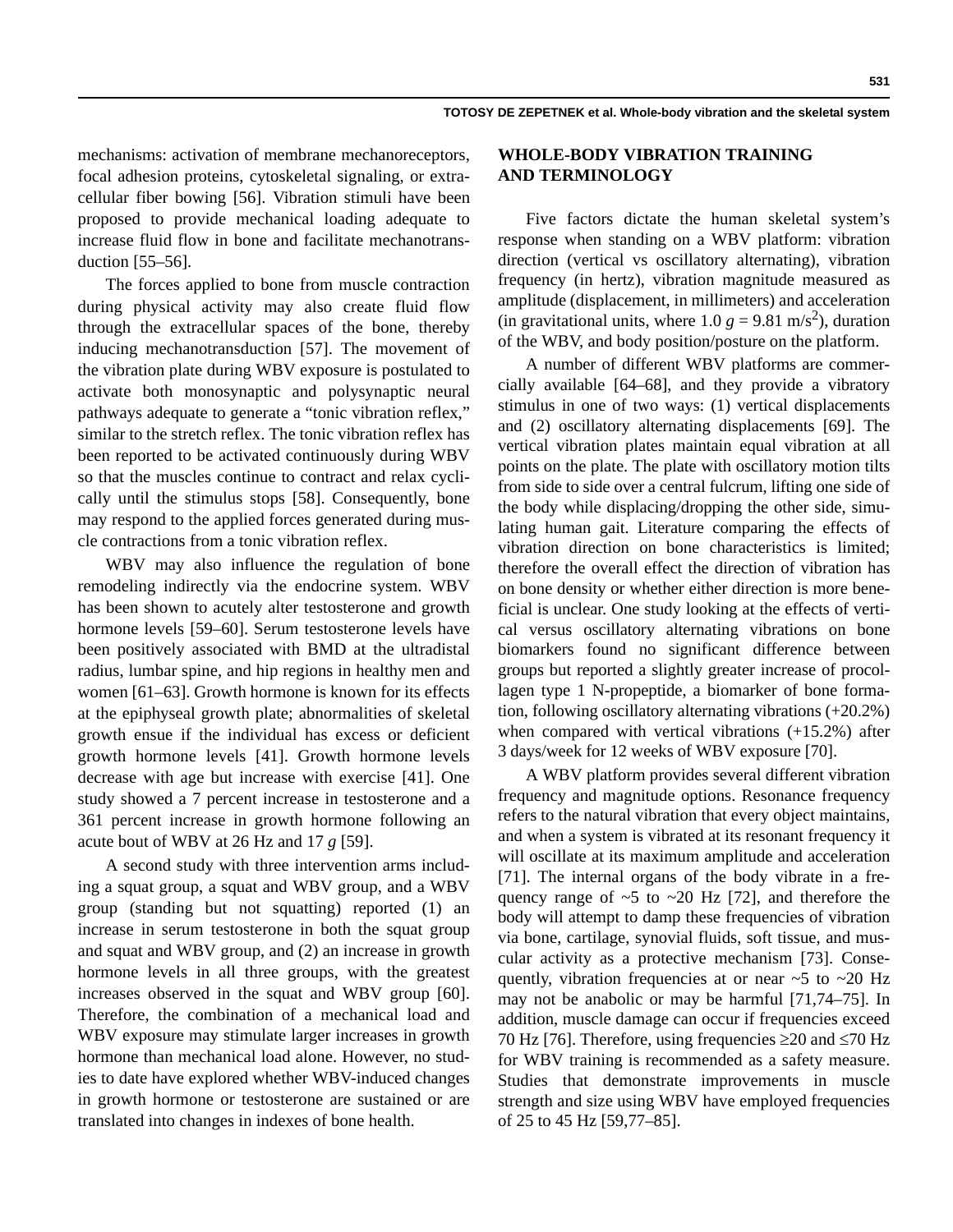The magnitude of a vibration stimulus is a combination of amplitude and acceleration; however, acceleration alone is often used interchangeably with the term "magnitude." Amplitude describes how much motion exists in each direction (in millimeters) while acceleration describes how quickly the motion exists in each direction (in gravitational units) [69]. As mentioned, gravitational forces obtained from activities of daily living contribute to bone modeling and remodeling; in parallel, applied forces from a WBV platform could provide these same gravitational forces. For a given peak-to-peak displacement, an increase in frequency will increase acceleration (and therefore the cyclic forces applied to the subject) according to the following **Equation**:

$$
A = 2 \times \pi^2 \times F^2 \times D ,
$$

where  $A =$  acceleration (in millimeters per seconds squared),  $F =$  vibration frequency (in hertz), and  $D =$  peakto-peak displacement (in millimeters) (**Figure**). Thus, while a 2 mm displacement magnitude at 20 Hz will produce only 1.6 *g* peak acceleration, a 2 mm displacement magnitude at 60 Hz will produce 14.5 *g* peak acceleration.

Numerous animal studies reporting positive effects of WBV on bone characteristics have employed magnitudes of  $\langle 1 \rangle$  g [19–21,24–25], and studies among young human participants showing improvements in bone characteristics following WBV have employed magnitudes of  $\langle 1 \rangle$  g [30–32]. In contrast, magnitudes of  $\langle 1 \rangle$  g utilized in studies among older adults showed no positive changes in bone characteristics [33,35], but higher magnitudes of 1 to 5 *g* did show positive changes [36–37].



#### **Figure.**

Amplitude (peak-to-peak displacement) from vertical whole-body vibration platform.

Duration of WBV stimuli is defined as the length of time a participant is exposed to a WBV stimulus in one session. Recommendations for duration of WBV exposure in a single session vary from  $\sim$  2 to 20 minutes depending on the therapeutic objectives [64,86]. Repeated cycles of short vibration periods followed by quiescent periods are most likely to stimulate bone formation [41]; intermittent vibration is more beneficial than continuous vibration for promoting musculoskeletal adaptations [87].

The final factor influencing the response of the body to WBV stimuli is joint angle, because it affects the transmissibility of vibration through the body. An erect posture will enhance the transmissibility through the hip, spine, and possibly head, whereas a relaxed stance (i.e., flexed knees) will decrease transmissibility [74].

As a result of the large number of vibration factor interactions, standardized WBV guidelines for the maintenance or improvement of BMD among older adults or those with physical or neurological impairments have not yet been established. For individuals who cannot weight bear or stand independently, WBV can be modified or used in conjunction with other rehabilitation apparatus, such as a passive standing frame or a body-weightsupported harness.

# **WHOLE-BODY VIBRATION SAFETY CONSIDERATIONS**

Given that older adults and individuals with physical or neurological impairments are at a higher risk of experiencing adverse effects from WBV stimuli, the safety of these individuals must be ensured. The contraindications for both vertical and oscillatory alternating WBV are similar, and manufacturers that have equipment registered with the Food and Drug Administration have guidelines stating that individuals who have one of the following conditions should not partake in WBV training: kidney or bladder stones, arrhythmia, pregnancy, epilepsy, seizures, cancer, a pacemaker, untreated orthostatic hypotension, recent implants (joint/corneal/cochlear, etc.), recent surgery, recently placed intrauterine devices or pins, acute thrombosis or hernia, acute rheumatoid arthritis, serious cardiovascular disease, severe diabetes, or migraines [64–66].

Most of the documented negative effects of WBV have been observed in the workplace through exposure to large vibration loads or chronic exposure to vibration.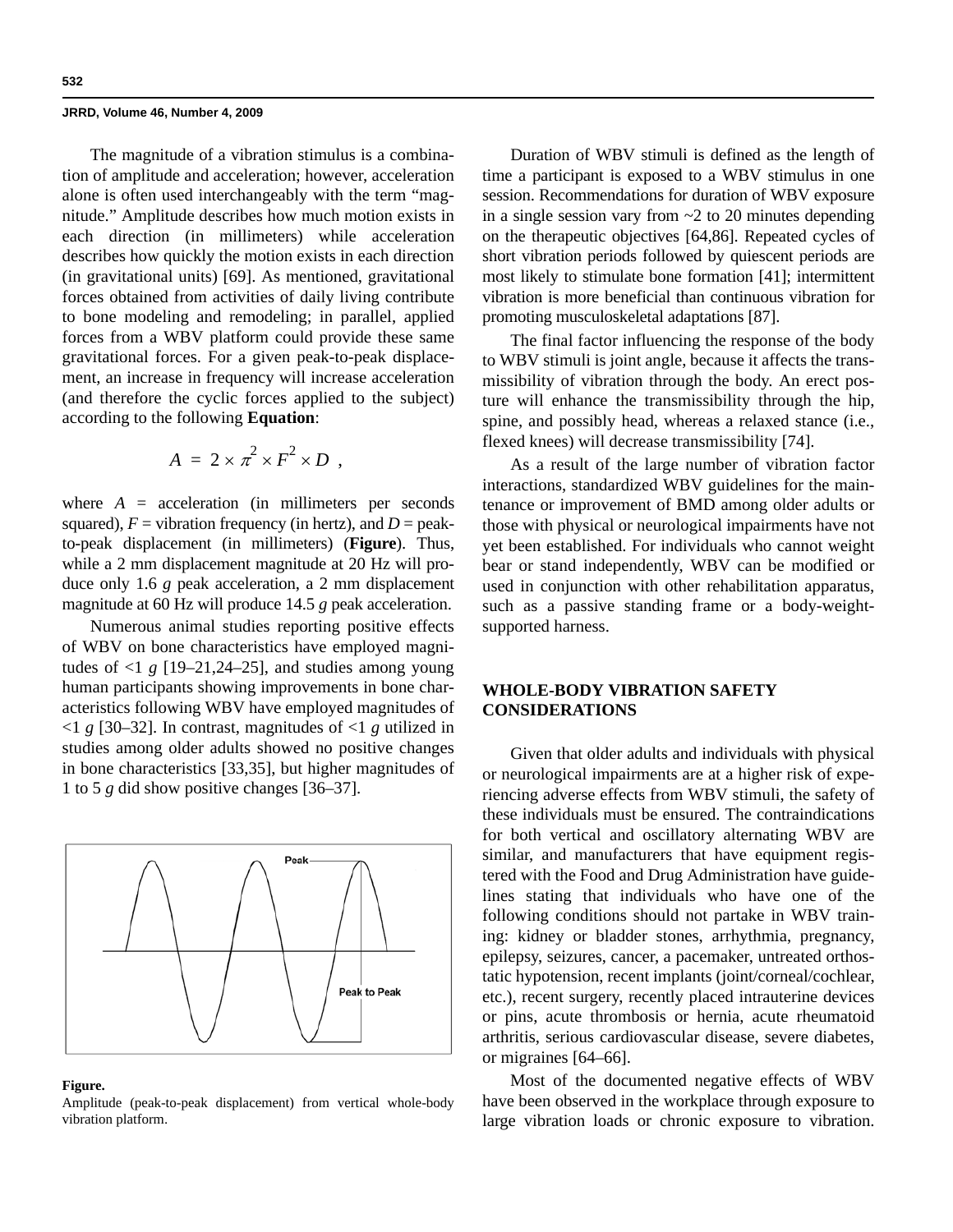These negative effects include damage to biological structures including peripheral nerves, blood vessels, joints, and perceptual function [88–89]. The frequency and magnitude of workplace WBV are very different than those used for therapeutic WBV. Although published research on vertical WBV is more comprehensive than that on oscillatory alternating WBV, very little is documented or published regarding adverse events or serious adverse events resulting from either type of WBV exposure. Among published literature, several studies utilizing a low magnitude, high frequency WBV stimulus among populations with physical or neurological impairments have reported no adverse reactions [33,35,90–96]. In the field of WBV, whether adverse events in fact do not occur or are underreported or not reported is unknown. Future studies of WBV should systematically record and report data on side effects and adverse events. One clinical trial conducted at Lyndhurst Centre, Toronto Rehabilitation Institute, on the effects of passive standing and WBV among individuals with SCI reported several adverse events including pain, pressure sores on the feet, autonomic dysreflexia, and dizziness, which were largely attributed to the passive standing portion of the intervention. Two serious adverse events were reported including a fall resulting in lower-limb fracture (unrelated to intervention) and one case of deep vein thrombosis (unknown whether related or unrelated to intervention).<sup>\*</sup> Researchers at Lyndhurst Centre caution that WBV may elicit inner ear troubles, dizziness, headache, lower-limb spasticity, fracture (especially among those with severe osteoporosis), and/or hardware loosening (plates or screws as a result of surgery).\*

## **ANIMAL STUDIES OF WHOLE-BODY VIBRATION**

Animal studies looking at the therapeutic effects of a WBV stimulus on bone utilize relatively low vibration magnitudes, and in some studies, the magnitudes of acceleration were lower than those typical of walking (0.3 *g*) [19–21]. As previously mentioned, high vibration frequency (~25–45 Hz) is suggested to produce anabolic responses in the musculoskeletal system. WBV studies in

animals indicate that bone cells may be responsive to a low magnitude, high frequency WBV stimulus [19–27]. Compared with controls, one study reported a 10.6 percent increase in trabecular bone mineral content of sheep tibia after a low magnitude (0.3 *g*), high frequency (20– 50 Hz) WBV stimulus for 20 minutes/day for 1 year [21]. Similarly, 6.5 and 34.2 percent increases in total BMD and trabecular BMD, respectively, of the tibia in adult female sheep were observed following a low magnitude (0.3 *g*), high frequency (30 Hz) WBV stimulus for 20 minutes/day for 1 year [19]. Ovariectomized rats exposed to WBV had increased BMD relative to controls [28]. Further research has reported augmented BMD following WBV in sheep animal models [20,22].

Improved trabecular bone stiffness, strength, and number have also been reported following a low magnitude, high frequency WBV stimulus [19,21–22,27]. The observed changes in bone quantity and quality may be due to increases in bone formation. Increases of 88 and 66 percent in trabecular bone formation rate were demonstrated following a 0.3 and 0.6 *g* magnitude, high frequency (45 Hz) WBV stimulus, respectively [24]. In addition, when compared with controls, adult female rats showed a 97 percent increase in bone formation rate following a low magnitude (0.25 *g*), high frequency (90 Hz) WBV intervention for 10 minutes/day for 28 days [25]. Other studies support these findings, reporting an increase in bone formation rate [23] and a doubling of bone formation rate [22] following low magnitude, high frequency WBV. Following disuse, bone formation rates can decrease by 92 percent [25]; WBV has been shown to prevent bone loss in a model of disuse osteoporosis [22] and to normalize bone formation rates [25]. Two studies utilizing an ovariectomized rat model reported reduced bone loss following WBV exposure (2 *g*, 50 Hz) for 30 minutes/day for 12 weeks [28] and an inhibited bone resorption paired with an increased bone formation rate following WBV exposure (3*g*, 45 Hz) for 30 minutes/day for 90 days [29]. In summary, research in animals provides evidence that WBV may alter bone remodeling and improve bone density and bone structure.

# **WHOLE-BODY VIBRATION TRAINING IN ASTRONAUTS**

Bone loss and muscle atrophy experienced among astronauts in the microgravity environment of space can be

<sup>\*</sup> Craven BC. Effectiveness of vibration and standing versus standing alone for the treatment of osteoporosis for people with spinal cord injury. http://clinicaltrials.gov/, NCT00150683; 2001.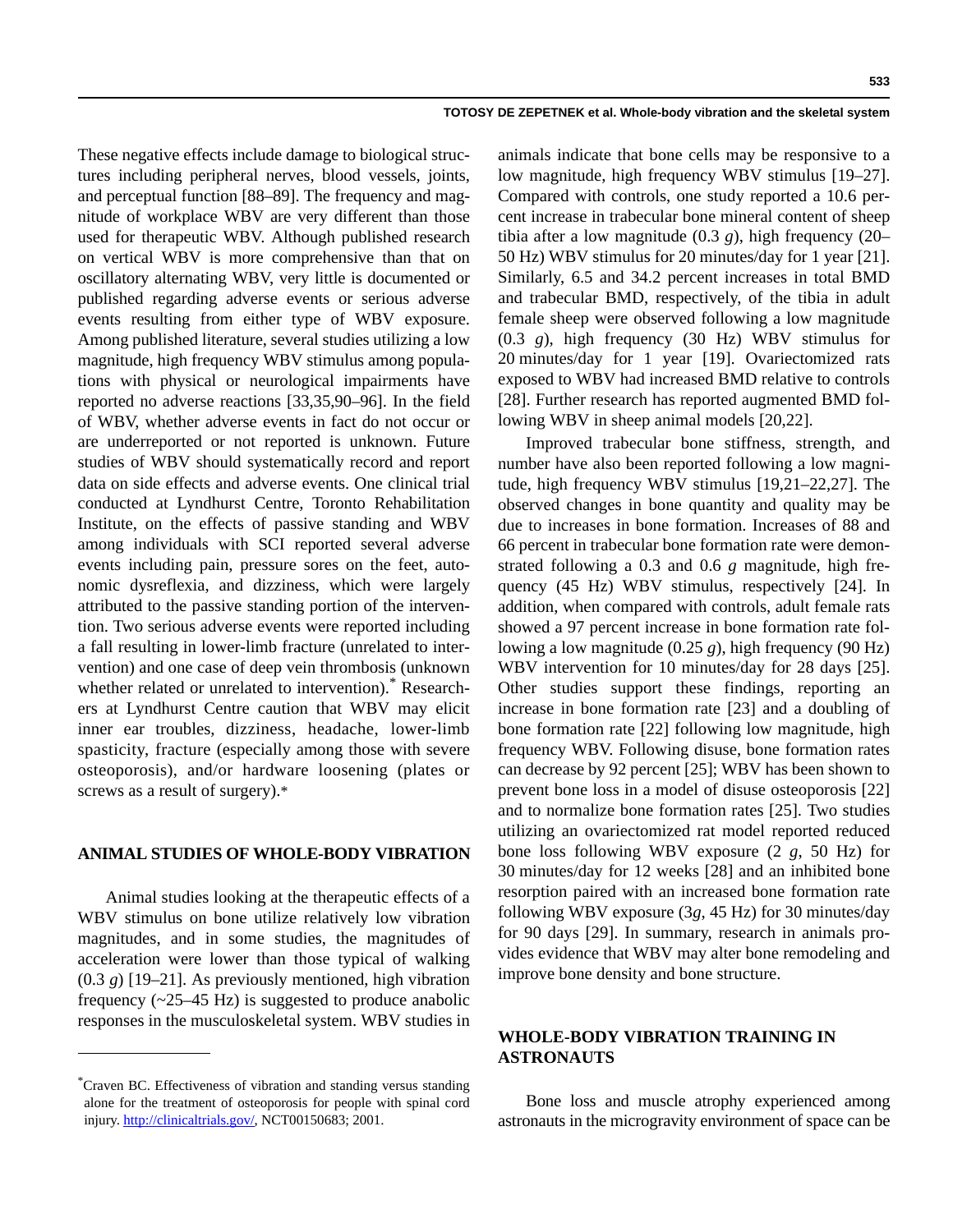compared in varying degrees to that which is experienced by individuals confined to bed rest or individuals with motor complete SCI. Bone loss among astronauts is perhaps the best-known consequence of space flight; it is a major concern, as bone loss is accelerated by a factor of 10 compared with Earth [25]. The extent to which astronauts experience bone loss depends on time spent in space, individual adaptation to weightlessness, and efficacy of countermeasures [97]. Augmenting existing countermeasures with mechanical stimulation such as WBV has shown some success in the prevention of bone loss over the past decade [98–99]. For example, BMD was maintained during a long-term space flight (5 months) following a shortterm, high-impact WBV stimuli, while BMD was reduced by up to 7 percent among the astronauts who received no WBV stimulus [98].

## **WHOLE-BODY VIBRATION STUDIES AMONG YOUNG PERSONS**

WBV has been shown to be anabolic to trabecular and cortical bone among young adults [30] and children [31– 32] with low BMD or physical impairments (**Table 1**). Following a 12-month WBV intervention (0.3 *g*, 30 Hz, 10 minutes/day), a 2.1 percent increase in trabecular BMD of the lumbar vertebrae and a 3.4 percent increase in cortical BMD of the femoral midshaft were reported among young women aged 15 to 20 years with low BMD and a history of at least one prior skeletal fracture [30]. Note that this was not a randomized design; participants were assigned to each group based on residential address. Studies conducted among children with physical impairments implemented a WBV intervention as a surrogate for suppressed muscular activity by inducing muscular contractions and, consequently, increasing BMD. Following a WBV stimulus (0.3 *g*, 30 Hz) for 3 days/week for 8 weeks in a pilot study, a 6.2 percent increase in trabecular BMD and a 2.1 percent increase in cortical BMD were found among children with diabetes mellitus or idiopathic osteoporosis [31]. In addition, a randomized control trial (RCT) study conducted among children with cerebral palsy or muscular dystrophy reported a 6.3 percent increase in tibial volumetric trabecular BMD in the WBV group (0.3 *g*, 90 Hz, 10 minutes/day, 5 days/week for 6 months) compared with a 11.9 percent decrease in the control group, resulting in a net benefit of treatment of 17.7 percent [32]. Knee angle was not controlled for on the platform, which could have influenced the transmissibility

of the mechanical signal to the axial skeleton. The platform incorporated a desktop, which may have been used as a standing aid or simply to allow the child to read or draw during the intervention. Larger clinical trials are required to confirm the utility of WBV for improving bone mass among children and young adults.

# **WHOLE-BODY VIBRATION STUDIES AMONG OLDER ADULTS/POSTMENOPAUSAL WOMEN**

The literature looking at the effects of WBV on bone health among older adults and postmenopausal women is somewhat inconclusive. Three studies showed no change in bone characteristics following a 6-month (0.1–10 *g*, 12–28 Hz), 12-month (20 Hz), and 12-month (<0.3 *g*, 30 Hz) WBV intervention among postmenopausal women and older postmenopausal women, respectively [33–35]. On the other hand, a small group of studies has reported findings suggesting that WBV may represent an effective nonpharmacological intervention for preventing a decline in BMD or for increasing or maintaining BMD in populations with below-normal BMD or osteoporosis (**Table 2**). Two studies conducted in 2004 and 2006 indicate that WBV may inhibit the decline in BMD of the hip following menopause [36–37]. One study utilizing vertical vibrations reported a 0.93 percent increase in BMD from baseline at the hip following a 6-month WBV intervention (2.28–5.09 *g*, 35–40 Hz) [36]. The other study, utilizing oscillatory alternating vibrations (12.6 Hz, median 3.3 *g* [oscillatory alternating], and 0.7 *g* [vertical]), reported a 4.3 percent increase in BMD at the femoral neck in the group receiving an 8-month WBV intervention compared with the walking control group [37]. Investigators from one of the clinical trials reporting no change in bone characteristics (12 months, <0.3 *g,*30 Hz) later ran a post hoc subgroup analysis that suggested that adherence and body weight may influence the response to the WBV intervention [35]. A recent systematic review and meta-analysis of RCTs on the effects of WBV on BMD in postmenopausal women concluded that WBV appears to effectively attenuate the decline in BMD at the hip [100]. This effect is similar to that of physical activity on BMD, as reported in a study demonstrating that moderate or walking exercise suppressed bone turnover, thereby maintaining lumbar BMD among postmenopausal women [101].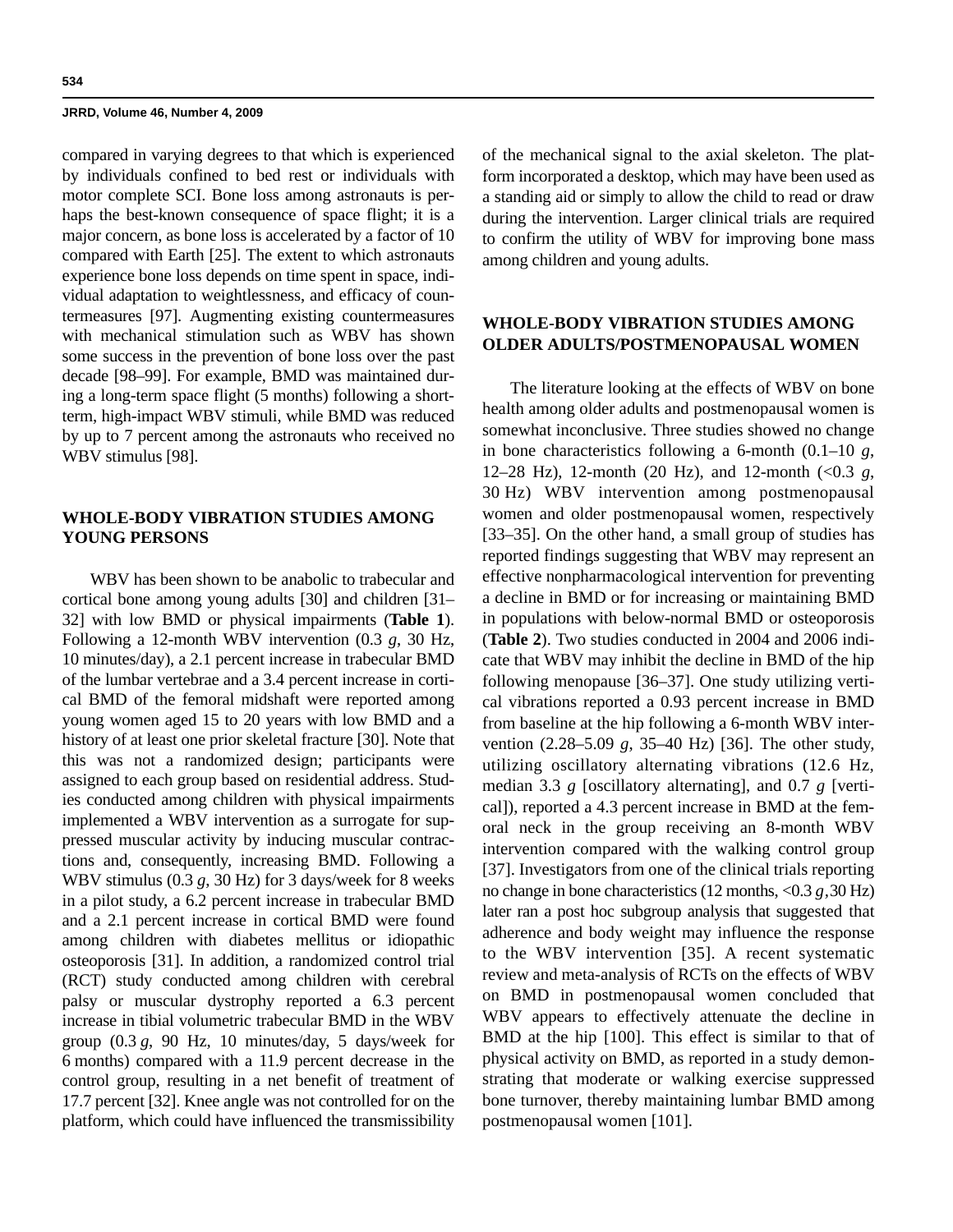## **Table 1.**

Long-term whole-body vibration (WBV) exposure as an intervention for improving indexes of bone strength among young adults.

| <b>Study</b>                          | Population: $N$<br>(M/F); Type                                                                                                       | <b>Methods/Intervention</b>                                                                                                            | <b>Plate/Parameters</b>                                                                   | <b>Frequency &amp; Duration</b>                                 | <b>Outcomes</b>                                                                                                                                                                                                                                                        |
|---------------------------------------|--------------------------------------------------------------------------------------------------------------------------------------|----------------------------------------------------------------------------------------------------------------------------------------|-------------------------------------------------------------------------------------------|-----------------------------------------------------------------|------------------------------------------------------------------------------------------------------------------------------------------------------------------------------------------------------------------------------------------------------------------------|
| Torvinen et al<br>2003 [1]            | 56 (21 M/35 F);<br>young, healthy,<br>nonactive                                                                                      | 1. WBV<br>2. CON<br>WBV did light exercise<br>on platform (light)<br>squatting, standing with<br>knees flexed, light<br>jumping, etc.) | Kuntotäry, Erka Oy,<br>Kerava, Finland;<br>25-45 Hz, 2 mm,<br>2–8 $g(\uparrow$ with time) | $3-5\times$ /wk for 8 mo,<br>4 min/session                      | No change in any bone density<br>(DXA, pQCT) or serum markers<br>(bone formation: OC,<br>aminoterminal propeptide of type I<br>procollagen; bone resorption:<br>carboxy-terminal collagen<br>crosslinks, osteoclast-derived<br>TRACP isoform 5b)                       |
| Ward et al.,<br>2004 [2]              | 20 (14 M/6 F);<br>children with CP, MD;<br>age (mean $\pm$ SD) =<br>$9.1 \pm 4.3$ yr; limited<br>mobility but stand<br>independently | 1. WBV<br>2. PL<br>Standing position<br>on platform                                                                                    | Vertical, ground-based<br>vibration; 90 Hz, 0.3 $g$                                       | $5 \times$ /wk for 6 mo.<br>10 min/session                      | WBV: $\uparrow$ proximal tibia vTBMD<br>$(+6.3\%)$<br>PL: ↓ proximal tibia vTBMD<br>$(-11.9\%)$                                                                                                                                                                        |
| Gilsanz et al.,<br>2006 [3]           | 48 (0 M/48 F); young<br>with low BMD; age<br>$(range) = 15-20$ yr:<br>history of at least one<br>skeletal fracture                   | 1. WBV<br>2. CON                                                                                                                       | Vertical, sinusoidal<br>acceleration; 30 Hz,<br>0.3 g                                     | At least 2 min/d for<br>12 mo (preferably<br>$10 \text{ min/d}$ | WBV: $\uparrow$ trabecular bone in<br>lumbar vertebrae $(+2.1\%)$ ,<br>$\uparrow$ cortical bone in femoral<br>midshaft $(+3.4\%)$<br>CON: $\uparrow$ trabecular bone in<br>lumbar vertebrae $(+0.1\%)$ ,<br>$\uparrow$ cortical bone in femoral<br>midshaft $(+1.1\%)$ |
| Pitukcheewanont<br>& Safani, 2006 [4] | 8 (0 M/8 F); children;<br>DM: $n = 7$ , idiopathic<br>osteoporosis: $n = 1$                                                          | 1. WBV<br>Upright standing<br>position                                                                                                 | Smith & Nephew;<br>30 Hz, 0.3 $g$                                                         | $3\times$ /wk for 8 wk.<br>30 min/session                       | $\uparrow$ trabecular BMD (+6.2%),<br>$\uparrow$ cortical BMD (+2.1%)                                                                                                                                                                                                  |

1. Torvinen S, Kannus P, Sievänen H, Järvinen TA, Pasanen M, Kontulainen S, Nenonen A, Järvinen TL, Paakkala T, Järvinen M, Vuori I. Effect of 8-month vertical whole body vibration on bone, muscle performance, and body balance: A randomized controlled study. J Bone Miner Res. 2003;18(5):876–84. [\[PMID: 12733727\]](http://www.ncbi.nlm.nih.gov/pubmed/12733727)

[DOI:10.1359/jbmr.2003.18.5.876](http://dx.doi.org/10.1359/jbmr.2003.18.5.876)

2. Ward K, Alsop C, Caulton J, Rubin C, Adams J, Mughal Z. Low magnitude mechanical loading is osteogenic in children with disabling conditions. J Bone Miner Res. 2004;19(3):360–69. [\[PMID: 15040823\]](http://www.ncbi.nlm.nih.gov/pubmed/15040823)

[DOI:10.1359/JBMR.040129](http://dx.doi.org/10.1359/JBMR.040129)

3. Gilsanz V, Wren TA, Sanchez M, Dorey F, Judex S, Rubin C. Low-level, high-frequency mechanical signals enhance musculoskeletal development of young women with low BMD. J Bone Miner Res. 2006;21(9):1464–74. [\[PMID: 16939405\]](http://www.ncbi.nlm.nih.gov/pubmed/16939405) [DOI:10.1359/jbmr.060612](http://dx.doi.org/10.1359/jbmr.060612)

4. Pitukcheewanont P, Safani D. Extremely low-level, short-term mechanical stimulation increases cancellous and cortical bone density and muscle mass of chil-dren with low bone density: A pilot study. Endocrinologist. 2006;16(3):128-32. [DOI:10.1097/01.ten.0000217885.60398.27](http://dx.doi.org/10.1097/01.ten.0000217885.60398.27)

 $BMD =$  bone mineral density,  $CON =$  control,  $CP =$  cerebral palsy,  $DM =$  diabetes mellitus,  $DXA =$  dual energy X-ray absorptiometry,  $F =$  female,  $M =$  male,  $MD =$ muscular dystrophy, OC = osteocalcin, PL = placebo, pQCT = peripheral quantitative computed tomography, SD = standard deviation, vTBMD = volumetric trabecular bone mineral density.

## **LIMITATIONS AND CONCLUSIONS**

Limitations in WBV research do exist. Diverse study design and choice of intervention likely account for the discrepancies in outcomes following WBV exposure. Examples of factors that are inconsistent in study design include direction of vibration, range of vibration parameters selected, duration of WBV exposure, length of WBV intervention, frequency of intervention, type/brand of platform used, participant demographic and health-related characteristics, movement performed during exposure, body posture, and research design and outcome measures. In addition, very few of the studies listed here conducted an intentionto-treat analysis. The absence of this analysis may have introduced bias in the results and an overestimation of treatment effects. Study design characteristics should not be overlooked, because variations between protocols limit the generalizability of the findings.

In the future, WBV platform manufacturers should be encouraged to publish their findings from phase I and II clinical trials. In addition, clinicians need to conduct more rigorous phase III RCTs held to the same standard as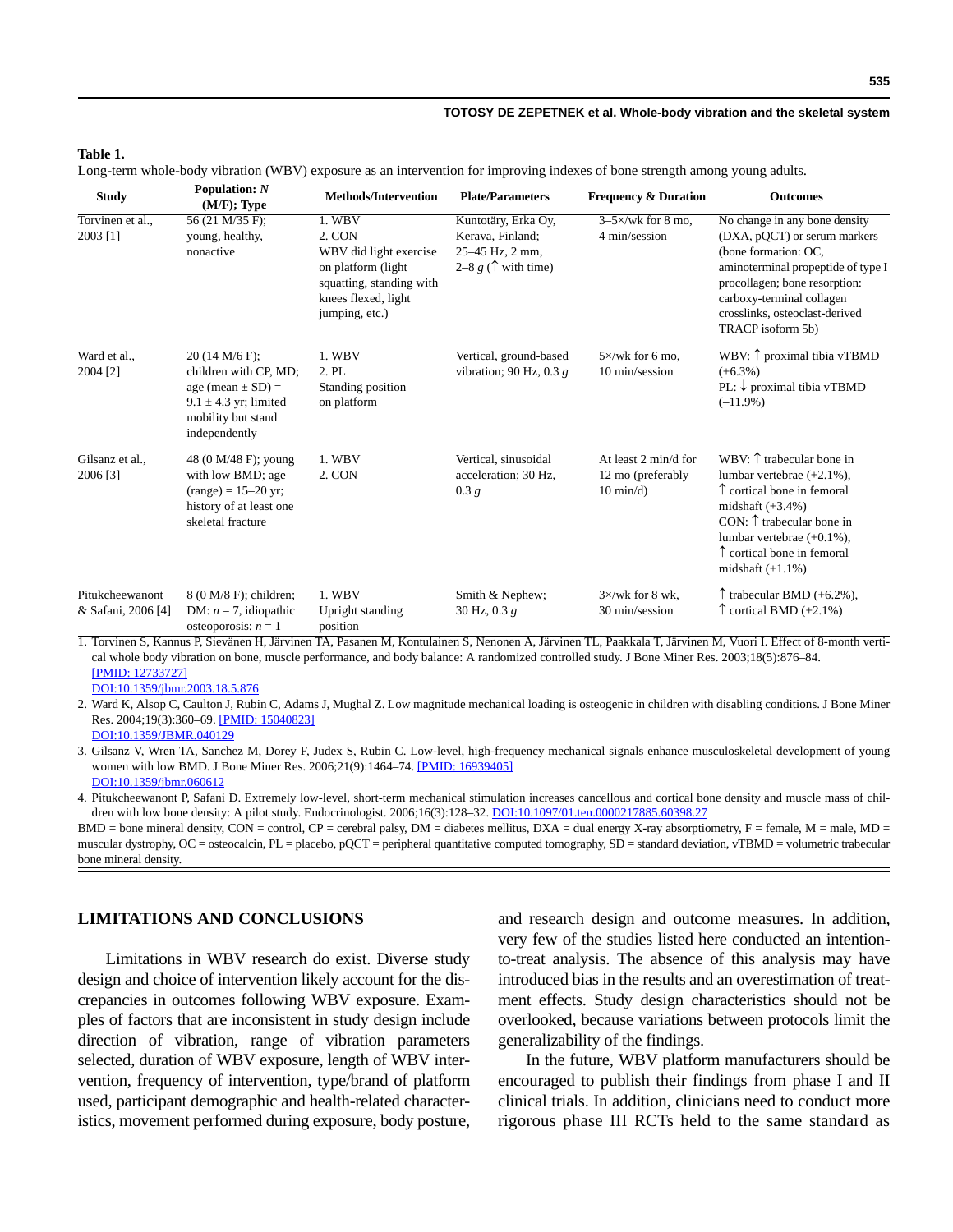#### **Table 2.**

Long-term whole-body vibration (WBV) exposure as an intervention for improving indexes of bone strength among older adults and post menopausal women.

| <b>Study</b>                    | Population: $N$<br>$(M/F);$ Type                                                                                      | <b>Methods/Intervention</b>                                                                                                                                                                           | <b>Plate/Parameters</b>                                                                                                         | <b>Frequency &amp; Duration</b>                                                                | <b>Outcomes</b>                                                                                                                                |
|---------------------------------|-----------------------------------------------------------------------------------------------------------------------|-------------------------------------------------------------------------------------------------------------------------------------------------------------------------------------------------------|---------------------------------------------------------------------------------------------------------------------------------|------------------------------------------------------------------------------------------------|------------------------------------------------------------------------------------------------------------------------------------------------|
| Russo et al.,<br>2003 [1]       | 29 (0 M/29 F);<br>postmenopausal<br>on HRT                                                                            | 1. WBV $(n = 14)$<br>2. CON $(n = 15)$<br>Standing position on<br>WBV platform; RCT                                                                                                                   | Galileo 2000 (lateral<br>oscillations); 12-28 Hz,<br>$0.1 - 10.0 g$                                                             | $2 \times$ /wk for 6 mo.<br>$3 \times 2$ min/session                                           | No change in bone<br>characteristics; decline in<br>cortical BMD tended to be less<br>in WBV than CON group                                    |
| Verschueren<br>et al., 2004 [2] | 70 (0 M/70 F);<br>postmenopausal<br>$(58-74 \text{ yr})$ , no<br>disease or medicines<br>affecting bone<br>metabolism | 1. WBV $(n = 25)$<br>2. RES $(n = 22)$<br>3. CON $(n = 23)$<br>WBV performed static<br>& dynamic knee-<br>extension exercises<br>RES performed dynamic<br>leg press & leg-extension<br>exercises; RCT | Power Plate®; 35-40 Hz,<br>1.7 or 2.5 mm, 2.28–5.09 g,<br>progressive increase                                                  | $3 \times$ /wk for 6 mo.<br>$maximum$ 30 $min/session$<br>(progressive increase)               | WBV: ↑ BMD of hip<br>$(+0.93\%)$ ; net benefit of<br>1.5% compared with controls;<br>no change in bone turnover<br>markers (OC, C-telopeptide) |
| Rubin et al.,<br>2004 [3]       | 56 (0 M/56 F);<br>$3-8$ yr post-<br>menopause                                                                         | 1. WBV $(n = 28)$<br>2. PL $(n = 28)$<br>Double-blind study                                                                                                                                           | Vertical, ground-<br>based vibration:<br>30 Hz, $0.2 g$                                                                         | $2 \times 10$ min/d for<br>$12 \text{ mo}$                                                     | No change in BMD                                                                                                                               |
| Iwamoto et al.,<br>2005 [4]     | 50 (0 M/50 F);<br>postmenopausal<br>with osteoporosis<br>& chronic back pain<br>$(55 - 88 \text{ yr})$                | $1.$ WBV + ALN<br>2. ALN<br>Standing position on<br>platform; $ALN =$<br>$5$ mg/d                                                                                                                     | Galileo; 20 Hz                                                                                                                  | $1 \times$ /wk for 12 mo,<br>4 min/session                                                     | No change in lumbar BMD<br>or urine or serum markers of<br>bone turnover between groups                                                        |
| Gusi et al.,<br>2006 [5]        | 28 (0 M/28 F); 5 yr<br>postmenopause,<br>untrained                                                                    | 1. WBV $(n = 14)$<br>2. Walking $(n = 14)$<br>Standing position on<br>platform with 60° knee<br>flexion; walking<br>$session = 55 min$                                                                | Galileo 2000 (lateral<br>oscillations); 12.6 Hz,<br>median 3.3 $g$ (lateral)<br>and 0.7 $g$ (vertical),<br>progressive increase | $3\times$ /wk for 8 mo.<br>$6 \times 60$ s/session with<br>60 s rest (progressive<br>increase) | WBV: 1 BMD at femoral<br>neck (+4.3%) compared with<br>walking group; no change<br>in lumbar spine BMD                                         |
| Corrie et al.,<br>2007 [6]      | 33 (not specified);<br>older patients, mean<br>$age = 80 yr$                                                          | 1. Vertical WBV<br>$(n = 11)$<br>2. Tilting WBV<br>$(n = 11)$<br>3. PL $(n = 11)$<br><b>RCT</b>                                                                                                       | Not specified                                                                                                                   | $3 \times$ /wk for 12 wk<br>$6 \times 60$ s/session<br>(progressive increase)                  | Vertical WBV: ↑ P1NP<br>(marker of bone formation)<br>$(+15.2\%)$ Tilting WBV:<br>$\uparrow$ P1NP (+20.2%)<br>PL: ↓ P1NP $(-1.3%)$             |

1. Russo CR, Lauretani F, Bandinelli S, Bartali B, Cavazzini C, Guralnik JM, Ferrucci L. High-frequency vibration training increases muscle power in postmeno-pausal women. Arch Phys Med Rehabil. 2003;84(12):1854-57. [\[PMID: 14669194\]](http://www.ncbi.nlm.nih.gov/pubmed/14669194) [DOI:10.1016/S0003-9993\(03\)00357-5](http://dx.doi.org/10.1016/S0003-9993%2803%2900357-5)

2. Verschueren SM, Roelants M, Delecluse C, Swinnen S, Vanderschueren D, Boonen S. Effect of 6-month whole body vibration training on hip density, muscle strength, and postural control in postmenopausal women: A randomized controlled pilot study. J Bone Miner Res. 2004;19(3):352-59. [\[PMID: 15040822\]](http://www.ncbi.nlm.nih.gov/pubmed/15040822) [DOI:10.1359/JBMR.0301245](http://dx.doi.org/10.1359/JBMR.0301245)

3. Rubin C, Recker R, Cullen D, Ryaby J, McCabe J, McLeod K. Prevention of postmenopausal bone loss by a low-magnitude, high-frequency mechanical stimuli: A clinical trial assessing compliance, efficacy, and safety. J Bone Miner Res. 2004;19(3):343–51. [\[PMID: 15040821\]](http://www.ncbi.nlm.nih.gov/pubmed/15040821) [DOI:10.1359/JBMR.0301251](http://dx.doi.org/10.1359/JBMR.0301251)

4. Iwamoto J, Takeda T, Sato Y, Uzawa M. Effect of whole-body vibration exercise on lumbar bone mineral density, bone turnover, and chronic back pain in post-menopausal osteoporotic women treated with alendronate. Aging Clin Exp Res. 2005;17(2):157-63. [\[PMID: 15977465\]](http://www.ncbi.nlm.nih.gov/pubmed/15977465)

5. Gusi N, Raimundo A, Leal A. Low-frequency vibratory exercise reduces the risk of bone fracture more than walking: A randomized controlled trial. BMC Musculoskelet Disord. 2006;7:92. [\[PMID: 17137514\]](http://www.ncbi.nlm.nih.gov/pubmed/17137514)

[DOI:10.1186/1471-2474-7-92](http://dx.doi.org/10.1186/1471-2474-7-92)

6. Corrie H, Brooke-Wavell K, Mansfield N, D'Souza O, Griffiths V, Morris R, Attenborough A, Masud T. Effect of whole body vibration on bone formation and resorption in older patients: A randomised controlled trial. Osteoporos Int. 2007;18(Suppl 3):S285.

ALN = alendronate, BMD = bone mineral density, CON = control, F = female, HRT = hormone replacement therapy, M = male, OC = osteocalcin, P1NP = procollagen type 1 N-propetptide, PL = placebo, RCT = randomized control trial, RES = resistance training.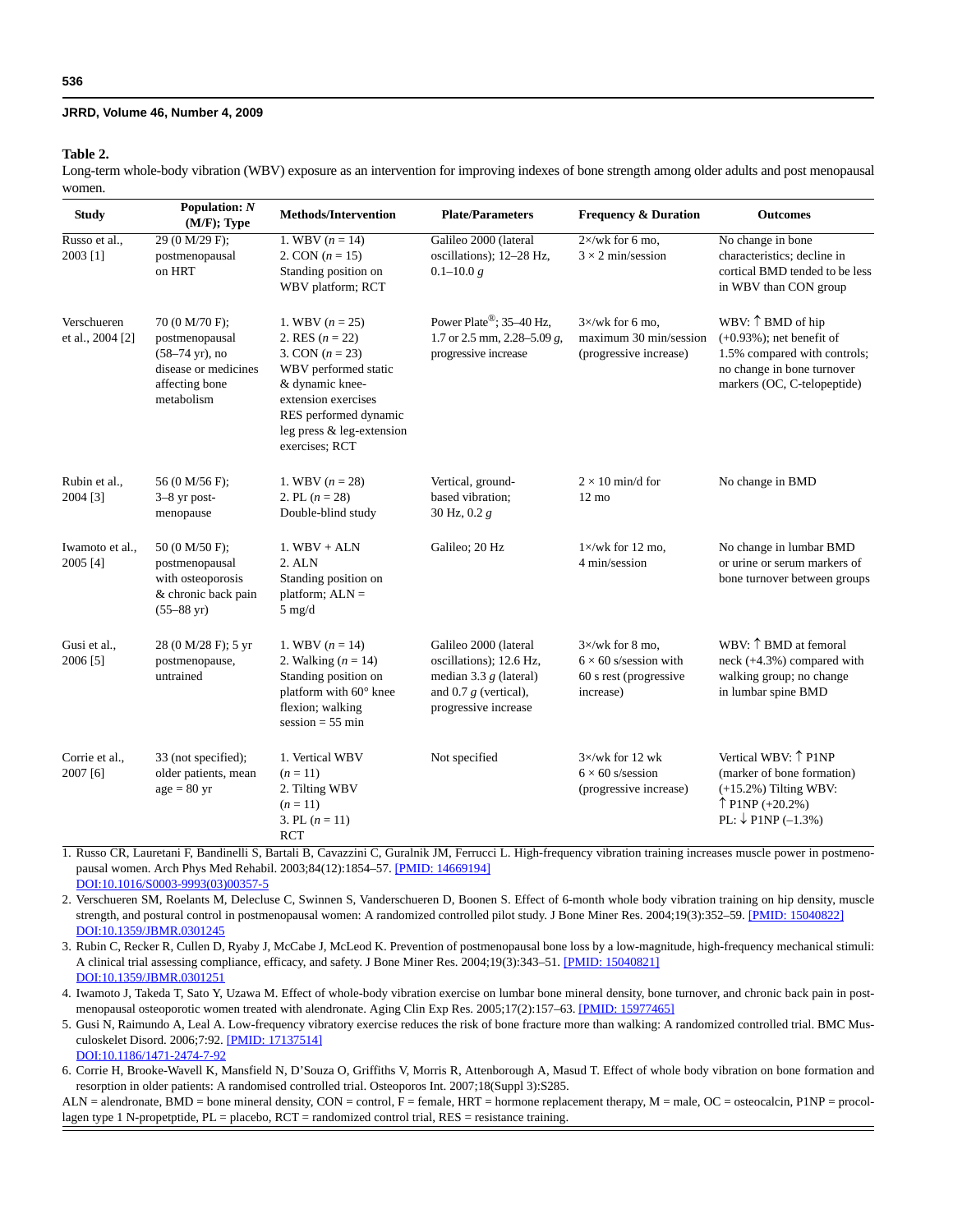pharmaceutical trials. Future studies should follow the Consolidated Standards of Reporting Trials (CONSORT) in an effort to alleviate the problems arising from inadequate reporting of RCTs. CONSORT includes an evidence-based set of guidelines for reporting RCTs, enabling readers to understand a trial's design, conduct, analysis, and interpretation and to assess the validity of its results [102–103].

Animal research provides evidence to suggest that WBV may stimulate mechanotransduction and elicit a bone adaptive response. Although studies demonstrate that WBV may positively affect bone density, any effect of WBV observed in adults is likely due to a prevention of bone loss. In addition, limitations in research design among existing WBV clinical trials in humans limit conclusions or comparisons across studies. Given that the risk of injury or adverse effects is high if inappropriate WBV parameters are used or screening of subjects is inappropriate, evidence-based guidelines for application of WBV parameters are needed to ensure the safety and efficacy of WBV.

## **ACKNOWLEDGMENTS**

## **Author Contributions:**

*Study concept*: J. O. Totosy de Zepetnek, L. M. Giangregorio, B. C. Craven.

*Acquisition of data*: J. O. Totosy de Zepetnek.

*Interpretation of data*: J. O. Totosy de Zepetnek.

*Drafting of manuscript*: J. O. Totosy de Zepetnek.

*Critical revision of manuscript for important intellectual content*: L. M. Giangregorio, B. C. Craven.

*Obtained funding*: J. O. Totosy de Zepetnek, L. M. Giangregorio, B. C. Craven.

**Financial Disclosures:** The authors have declared that no competing interests exist.

**Funding/Support:** This material was based on work supported in part by the Ontario Graduate Scholarship, Canadian Institute for Health Research Frederick Banting and Charles Best Canada Graduate Scholarship, and Ontario Neurotrauma Foundation, grant ONF-SCI-2006- WAVE-445. J. O. Totosy de Zepetnek was the recipient of an Ontario Graduate Scholarship and the Canadian Institute for Health Research, Frederick Banting and Charles Best Canada Graduate Scholarship Master's Award.

**Additional Contributions:** We acknowledge the support of Toronto Rehabilitation Institute, which receives funding under the provincial rehabilitation research program from the Ministry of Health and Long-Term Care in Ontario.

## **REFERENCES**

- 1. Health Evidence Network [Internet]. Copenhagen (Denmark): World Health Organization Regional Office for Europe; c2009. What evidence is there for the prevention and screening of osteoporosis?; 2006 May 22 [cited 2008 Sep 9]; [about 2 screens]. Available from: [http://www.euro.who.int/HEN/Syntheses/osteoporosis/](http://www.euro.who.int/HEN/Syntheses/osteoporosis/20060504_1) [20060504\\_1](http://www.euro.who.int/HEN/Syntheses/osteoporosis/20060504_1)/.
- 2. National Osteoporosis Foundation. America's bone health: The state of osteoporosis and low bone mass in our nation. Washington (DC): National Osteoporosis Foundation; 2002.
- 3. Riggs BL, Melton LJ 3rd. The worldwide problem of osteoporosis: Insights afforded by epidemiology. Bone. 1995;17(5 Suppl):505S–11S. [\[PMID: 8573428\]](http://www.ncbi.nlm.nih.gov/pubmed/8573428) [D](http://www.ncbi.nlm.nih.gov/pubmed/8573428)[OI:10.1016/8756-3282\(95\)00258-4](http://dx.doi.org/10.1016/8756-3282%2895%2900258-4)
- 4. Ray NF, Chan JK, Thamer M, Melton LJ 3rd. Medical expenditures for the treatment of osteoporotic fractures in the United States in 1995: Report from the National Osteoporosis Foundation. J Bone Miner Res. 1997;12(1): 24–35. [\[PMID: 9240722\]](http://www.ncbi.nlm.nih.gov/pubmed/9240722) [D](http://www.ncbi.nlm.nih.gov/pubmed/9240722)[OI:10.1359/jbmr.1997.12.1.24](http://dx.doi.org/10.1359/jbmr.1997.12.1.24)
- 5. Writing Group for the ISCD Position Development Conference. Diagnosis of osteoporosis in men, premenopausal women, and children. J Clin Densitom. 2004;7(1):17–26. [\[PMID: 14742884\]](http://www.ncbi.nlm.nih.gov/pubmed/14742884)
- 6. LeBlanc A, Schneider V, Shackelford L, West S, Oganov V, Bakulin A, Voronin L. Bone mineral and lean tissue loss after long duration space flight. J Musculoskelet Neuronal Interact. 2000;1(2):157–60. [\[PMID: 15758512\]](http://www.ncbi.nlm.nih.gov/pubmed/15758512)
- 7. Duque G, Troen BR. Understanding the mechanisms of senile osteoporosis: New facts for a major geriatric syndrome. J Am Geriatr Soc. 2008;56(5):935–41. [\[PMID: 18454751\]](http://www.ncbi.nlm.nih.gov/pubmed/18454751)

## [D](http://www.ncbi.nlm.nih.gov/pubmed/18454751)[OI:10.1111/j.1532-5415.2008.01764.x](http://dx.doi.org/10.1111/j.1532-5415.2008.01764.x)

Erratum in: J Am Geriatr Soc. 2008;56(7):1378.

- 8. Hansen MA, Overgaard K, Christiansen C. Spontaneous postmenopausal bone loss in different skeletal areas— Followed up for 15 years. J Bone Miner Res. 1995;10(2): 205–10. [\[PMID: 7754800\]](http://www.ncbi.nlm.nih.gov/pubmed/7754800)
- 9. Larson CM, Henderson RC. Bone mineral density and fractures in boys with Duchenne muscular dystrophy. J Pediatr Orthop. 2000;20(1):71–74. [\[PMID: 10641693\]](http://www.ncbi.nlm.nih.gov/pubmed/10641693) [D](http://www.ncbi.nlm.nih.gov/pubmed/10641693)[OI:10.1097/00004694-200001000-00016](http://dx.doi.org/10.1097/00004694-200001000-00016)
- 10. Apkon S, Coll J. Use of weekly alendronate to treat osteoporosis in boys with muscular dystrophy. Am J Phys Med Rehabil. 2008;87(2):139–43. [\[PMID: 17912140\]](http://www.ncbi.nlm.nih.gov/pubmed/17912140) [D](http://www.ncbi.nlm.nih.gov/pubmed/17912140)[OI:10.1097/PHM.0b013e3181583ddc](http://dx.doi.org/10.1097/PHM.0b013e3181583ddc)
- 11. Giangregorio L, McCartney N. Bone loss and muscle atrophy in spinal cord injury: Epidemiology, fracture prediction,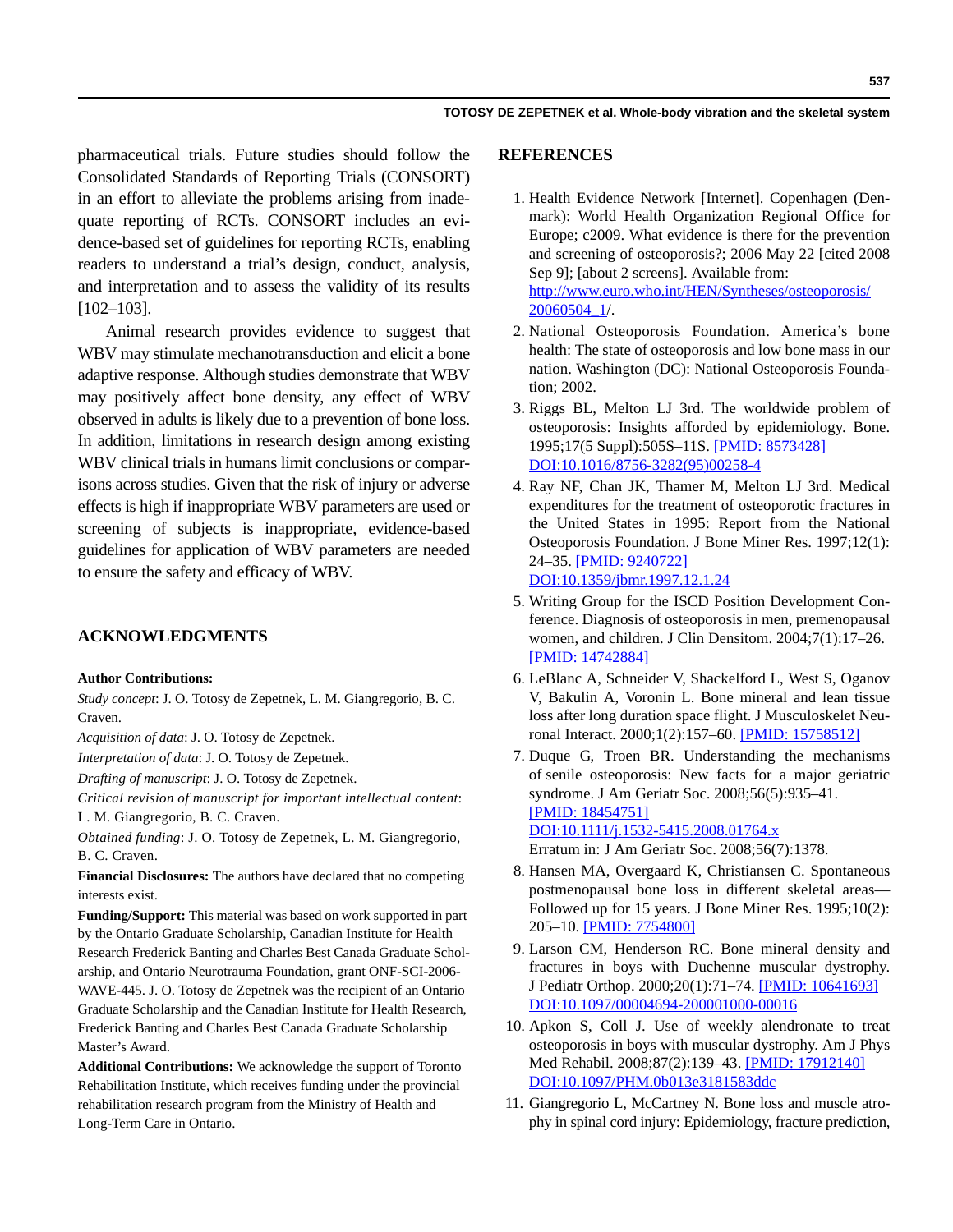and rehabilitation strategies. J Spinal Cord Med. 2006; 29(5):489–500. [\[PMID: 17274487\]](http://www.ncbi.nlm.nih.gov/pubmed/17274487)

- 12. Harvey N, Earl S, Cooper C. Epidemiology of osteoporotic fractures. In: Favus MJ, editor. Primer on the metabolic bone diseases and disorders of mineral metabolism. 6th ed. Washington (DC): American Society for Bone and Mineral Research; 2006. p. 244–48.
- 13. Vestergaard P, Krogh K, Rejnmark L, Mosekilde L. Fracture rates and risk factors for fractures in patients with spinal cord injury. Spinal Cord. 1998;36(11):790–96. [\[PMID: 9848488\]](http://www.ncbi.nlm.nih.gov/pubmed/9848488) [D](http://www.ncbi.nlm.nih.gov/pubmed/9848488)[OI:10.1038/sj.sc.3100648](http://dx.doi.org/10.1038/sj.sc.3100648)
- 14. Frost HM. Wolff's Law and bone's structural adaptations to mechanical usage: An overview for clinicians. Angle Orthod. 1994;64(3):175–88. [\[PMID: 8060014\]](http://www.ncbi.nlm.nih.gov/pubmed/8060014)
- 15. Qin YX, Rubin CT, McLeod KJ. Nonlinear dependence of loading intensity and cycle number in the maintenance of bone mass and morphology. J Orthop Res. 1998;16(4): 482–89. [\[PMID: 9747791\]](http://www.ncbi.nlm.nih.gov/pubmed/9747791) [D](http://www.ncbi.nlm.nih.gov/pubmed/9747791)[OI:10.1002/jor.1100160414](http://dx.doi.org/10.1002/jor.1100160414)
- 16. Wallace BA, Cumming RG. Systematic review of randomized trials of the effect of exercise on bone mass in pre- and postmenopausal women. Calcif Tissue Int. 2000; 67(1):10–18. [\[PMID: 10908406\]](http://www.ncbi.nlm.nih.gov/pubmed/10908406)

[D](http://www.ncbi.nlm.nih.gov/pubmed/10908406)[OI:10.1007/s00223001089](http://dx.doi.org/10.1007/s00223001089)

- 17. Miyakoshi N. [Daily practice using the guidelines for prevention and treatment of osteoporosis. Effectiveness of exercise for preventing and treating osteoporosis]. Clin Calcium. 2008;18(8):1162–68. Japanese. [\[PMID: 18677055\]](http://www.ncbi.nlm.nih.gov/pubmed/18677055)
- 18. Bonaiuti D, Shea B, Iovine R, Negrini S, Robinson V, Kemper HC, Wells G, Tugwell P, Cranney A. Exercise for preventing and treating osteoporosis in postmenopausal women. Cochrane Database Syst Rev. 2002;(3):CD000333. [\[PMID: 12137611\]](http://www.ncbi.nlm.nih.gov/pubmed/12137611) [D](http://www.ncbi.nlm.nih.gov/pubmed/12137611)[OI:10.1002/14651858.CD000333](http://dx.doi.org/10.1002/14651858.CD000333)

- 19. Rubin C, Turner AS, Mallinckrodt C, Jerome C, McLeod K, Bain S. Mechanical strain, induced noninvasively in the high-frequency domain, is anabolic to cancellous bone, but not cortical bone. Bone. 2002;30(3):445–52. [\[PMID: 11882457\]](http://www.ncbi.nlm.nih.gov/pubmed/11882457) [D](http://www.ncbi.nlm.nih.gov/pubmed/11882457)[OI:10.1016/S8756-3282\(01\)00689-5](http://dx.doi.org/10.1016/S8756-3282%2801%2900689-5)
- 20. Rubin C, Turner AS, Bain S, Mallinckrodt C, McLeod K. Anabolism. Low mechanical signals strengthen long bones. Nature. 2001;412(6847):603–4. [\[PMID: 11493908\]](http://www.ncbi.nlm.nih.gov/pubmed/11493908) [D](http://www.ncbi.nlm.nih.gov/pubmed/11493908)[OI:10.1038/35088122](http://dx.doi.org/10.1038/35088122)
- 21. Rubin C, Turner AS, Müller R, Mittra E, McLeod K, Lin W, Qin YX. Quantity and quality of trabecular bone in the femur are enhanced by a strongly anabolic, noninvasive mechanical intervention. J Bone Miner Res. 2002;17(2): 349–57. [\[PMID: 11811566\]](http://www.ncbi.nlm.nih.gov/pubmed/11811566) [D](http://www.ncbi.nlm.nih.gov/pubmed/11811566)[OI:10.1359/jbmr.2002.17.2.349](http://dx.doi.org/10.1359/jbmr.2002.17.2.349)
- 22. Rubin CT, Sommerfeldt DW, Judex S, Qin Y. Inhibition of osteopenia by low magnitude, high-frequency mechanical stimuli. Drug Discov Today. 2001;6(16):848–58. [\[PMID: 11495758\]](http://www.ncbi.nlm.nih.gov/pubmed/11495758) [D](http://www.ncbi.nlm.nih.gov/pubmed/11495758)[OI:10.1016/S1359-6446\(01\)01872-4](http://dx.doi.org/10.1016/S1359-6446%2801%2901872-4)
- 23. Xie L, Jacobson JM, Choi ES, Busa B, Donahue LR, Miller LM, Rubin CT, Judex S. Low-level mechanical vibrations can influence bone resorption and bone formation in the growing skeleton. Bone. 2006;39(5):1059–66. [\[PMID: 16824816\]](http://www.ncbi.nlm.nih.gov/pubmed/16824816) [D](http://www.ncbi.nlm.nih.gov/pubmed/16824816)[OI:10.1016/j.bone.2006.05.012](http://dx.doi.org/10.1016/j.bone.2006.05.012)
- 24. Garman R, Gaudette G, Donahue LR, Rubin C, Judex S. Low-level accelerations applied in the absence of weight bearing can enhance trabecular bone formation. J Orthop Res. 2007;25(6):732–40. [\[PMID: 17318899\]](http://www.ncbi.nlm.nih.gov/pubmed/17318899) [D](http://www.ncbi.nlm.nih.gov/pubmed/17318899)[OI:10.1002/jor.20354](http://dx.doi.org/10.1002/jor.20354)
- 25. Rubin C, Xu G, Judex S. The anabolic activity of bone tissue, suppressed by disuse, is normalized by brief exposure to extremely low-magnitude mechanical stimuli. FASEB J. 2001;15(12):2225–29. [\[PMID: 11641249\]](http://www.ncbi.nlm.nih.gov/pubmed/11641249) [D](http://www.ncbi.nlm.nih.gov/pubmed/11641249)[OI:10.1096/fj.01-0166com](http://dx.doi.org/10.1096/fj.01-0166com)
- 26. Rubin C, Li C, Sun Y, Fritton C, McLeod K. Non-invasive stimulation of trabecular bone formation via low magnitude, high frequency strain. Orthop Res Soc. 1995;20:548.
- 27. Ozcivici E, Garman R, Judex S. High-frequency oscillatory motions enhance the simulated mechanical properties of non-weight bearing trabecular bone. J Biomech. 2007; 40(15):3404–11. [\[PMID: 17655852\]](http://www.ncbi.nlm.nih.gov/pubmed/17655852) [D](http://www.ncbi.nlm.nih.gov/pubmed/17655852)[OI:10.1016/j.jbiomech.2007.05.015](http://dx.doi.org/10.1016/j.jbiomech.2007.05.015)
- 28. Flieger J, Karachalios T, Khaldi L, Raptou P, Lyritis G. Mechanical stimulation in the form of vibration prevents postmenopausal bone loss in ovariectomized rats. Calcif Tissue Int. 1998;63(6):510–14. [\[PMID: 9817946\]](http://www.ncbi.nlm.nih.gov/pubmed/9817946) [D](http://www.ncbi.nlm.nih.gov/pubmed/9817946)[OI:10.1007/s002239900566](http://dx.doi.org/10.1007/s002239900566)
- 29. Oxlund BS, Ørtoft G, Andreassen TT, Oxlund H. Lowintensity, high-frequency vibration appears to prevent the decrease in strength of the femur and tibia associated with ovariectomy of adult rats. Bone. 2003;32(1):69–77. [\[PMID: 12584038\]](http://www.ncbi.nlm.nih.gov/pubmed/12584038) [D](http://www.ncbi.nlm.nih.gov/pubmed/12584038)[OI:10.1016/S8756-3282\(02\)00916-X](http://dx.doi.org/10.1016/S8756-3282%2802%2900916-X)
- 30. Gilsanz V, Wren TA, Sanchez M, Dorey F, Judex S, Rubin C. Low-level, high-frequency mechanical signals enhance musculoskeletal development of young women with low BMD. J Bone Miner Res. 2006;21(9):1464–74. [PMID: 16939405\]](http://www.ncbi.nlm.nih.gov/pubmed/16939405) [D](http://www.ncbi.nlm.nih.gov/pubmed/16939405)[OI:10.1359/jbmr.060612](http://dx.doi.org/10.1359/jbmr.060612)
- 31. Pitukcheewanont P, Safani D. Extremely low-level, shortterm mechanical stimulation increases cancellous and cortical bone density and muscle mass of children with low bone density: A pilot study. Endocrinologist. 2006;16(3): 128–32. [DOI:10.1097/01.ten.0000217885.60398.27](http://dx.doi.org/10.1097/01.ten.0000217885.60398.27)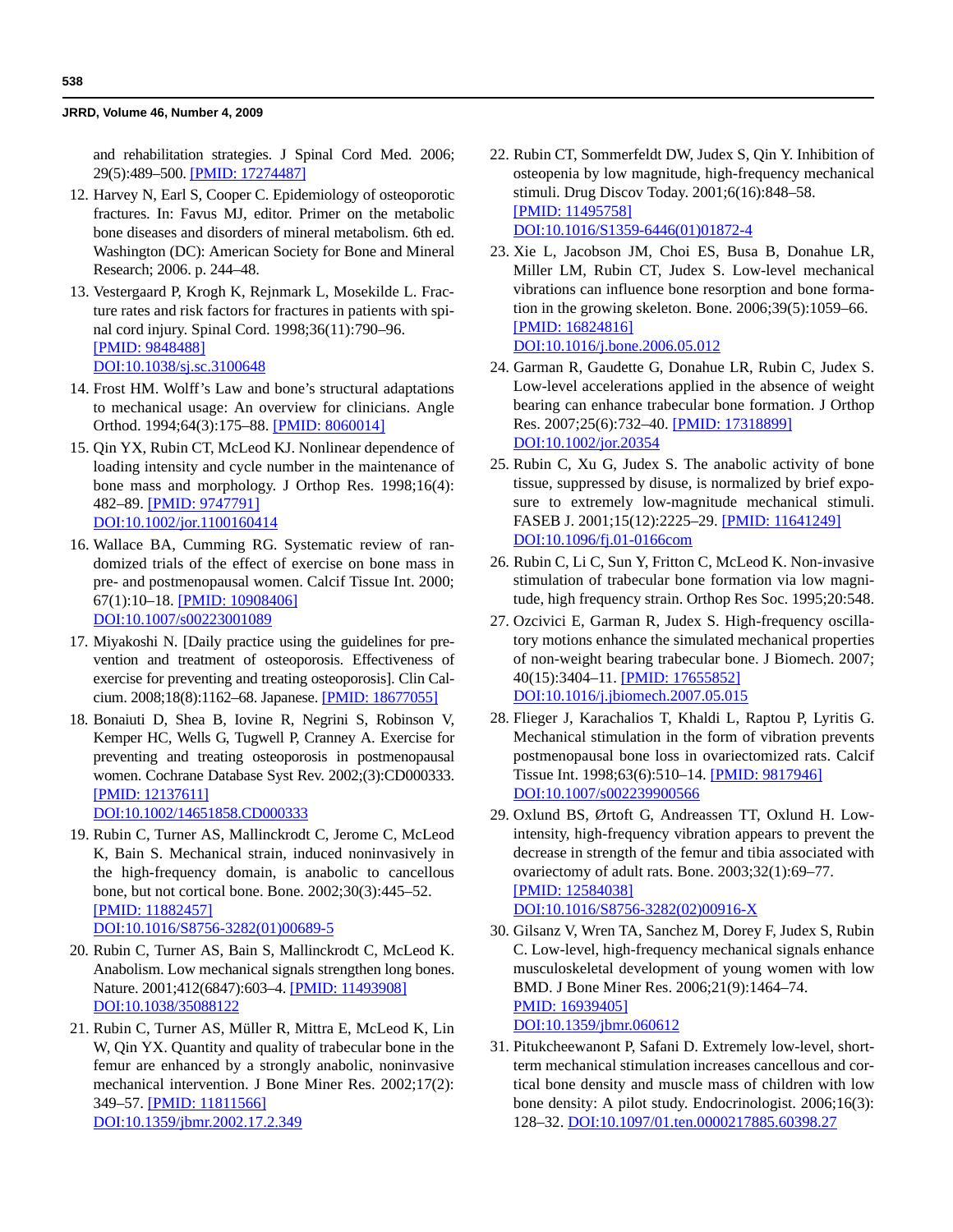- 32. Ward K, Alsop C, Caulton J, Rubin C, Adams J, Mughal Z. Low magnitude mechanical loading is osteogenic in children with disabling conditions. J Bone Miner Res. 2004;19(3):360–69. [\[PMID: 15040823\]](http://www.ncbi.nlm.nih.gov/pubmed/15040823) [D](http://www.ncbi.nlm.nih.gov/pubmed/15040823)[OI:10.1359/JBMR.040129](http://dx.doi.org/10.1359/JBMR.040129)
- 33. Russo CR, Lauretani F, Bandinelli S, Bartali B, Cavazzini C, Guralnik JM, Ferrucci L. High-frequency vibration training increases muscle power in postmenopausal women. Arch Phys Med Rehabil. 2003;84(12):1854–57. [\[PMID: 14669194\]](http://www.ncbi.nlm.nih.gov/pubmed/14669194) [D](http://www.ncbi.nlm.nih.gov/pubmed/14669194)[OI:10.1016/S0003-9993\(03\)00357-5](http://dx.doi.org/10.1016/S0003-9993%2803%2900357-5)
- 34. Iwamoto J, Takeda T, Sato Y, Uzawa M. Effect of wholebody vibration exercise on lumbar bone mineral density, bone turnover, and chronic back pain in post-menopausal osteoporotic women treated with alendronate. Aging Clin Exp Res. 2005;17(2):157–63. [\[PMID: 15977465\]](http://www.ncbi.nlm.nih.gov/pubmed/15977465)
- 35. Rubin C, Recker R, Cullen D, Ryaby J, McCabe J, McLeod K. Prevention of postmenopausal bone loss by a lowmagnitude, high-frequency mechanical stimuli: A clinical trial assessing compliance, efficacy, and safety. J Bone Miner Res. 2004;19(3):343–51. [\[PMID: 15040821\]](http://www.ncbi.nlm.nih.gov/pubmed/15040821) [D](http://www.ncbi.nlm.nih.gov/pubmed/15040821)[OI:10.1359/JBMR.0301251](http://dx.doi.org/10.1359/JBMR.0301251)
- 36. Verschueren SM, Roelants M, Delecluse C, Swinnen S, Vanderschueren D, Boonen S. Effect of 6-month whole body vibration training on hip density, muscle strength, and postural control in postmenopausal women: A randomized controlled pilot study. J Bone Miner Res. 2004; 19(3):352–59. [\[PMID: 15040822\]](http://www.ncbi.nlm.nih.gov/pubmed/15040822) [D](http://www.ncbi.nlm.nih.gov/pubmed/15040822)[OI:10.1359/JBMR.0301245](http://dx.doi.org/10.1359/JBMR.0301245)
- 37. Gusi N, Raimundo A, Leal A. Low-frequency vibratory exercise reduces the risk of bone fracture more than walking: A randomized controlled trial. BMC Musculoskelet Disord. 2006;7:92. [\[PMID: 17137514\]](http://www.ncbi.nlm.nih.gov/pubmed/17137514) [D](http://www.ncbi.nlm.nih.gov/pubmed/17137514)[OI:10.1186/1471-2474-7-92](http://dx.doi.org/10.1186/1471-2474-7-92)
- 38. Kitazaki S, Griffin MJ. A modal analysis of whole-body vertical vibration, using a finite element model of the human body. J Sound Vibrat. 1997;200(1):83–103. [DOI:10.1006/jsvi.1996.0674](http://dx.doi.org/10.1006/jsvi.1996.0674)
- 39. Kiiski J, Heinonen A, Järvinen TL, Kannus P, Sievänen H. Transmission of vertical whole body vibration to the human body. J Bone Miner Res. 2008;23(8):1318–25. [\[PMID: 18348698\]](http://www.ncbi.nlm.nih.gov/pubmed/18348698) [D](http://www.ncbi.nlm.nih.gov/pubmed/18348698)[OI:10.1359/jbmr.080315](http://dx.doi.org/10.1359/jbmr.080315)
- 40. Qin YX, McLeod KJ, Guilak F, Chiang FP, Rubin CT. Correlation of bony ingrowth to the distribution of stress and strain parameters surrounding a porous-coated implant. J Orthop Res. 1996;14(6):862–70. [\[PMID: 8982127\]](http://www.ncbi.nlm.nih.gov/pubmed/8982127) [D](http://www.ncbi.nlm.nih.gov/pubmed/8982127)[OI:10.1002/jor.1100140604](http://dx.doi.org/10.1002/jor.1100140604)
- 41. Khan K, McKay H, Kannus P, Bailey D, Wark J, Bennell K. Physical activity and bone health. Champaign (IL): Human Kinetics; 2001.
- 42. Rubin CT, Lanyon LE. Regulation of bone mass by mechanical strain magnitude. Calcif Tissue Int. 1985; 37(4):411–17. [\[PMID: 3930039\]](http://www.ncbi.nlm.nih.gov/pubmed/3930039) [D](http://www.ncbi.nlm.nih.gov/pubmed/3930039)[OI:10.1007/BF02553711](http://dx.doi.org/10.1007/BF02553711)
- 43. Turner CH, Pavalko FM. Mechanotransduction and functional response of the skeleton to physical stress: The mechanisms and mechanics of bone adaptation. J Orthop Sci. 1998;3(6):346-55. [\[PMID: 9811988\]](http://www.ncbi.nlm.nih.gov/pubmed/9811988) [DOI:10.1007/s007760050064](http://dx.doi.org/10.1007/s007760050064)
- 44. Rubin CT, Lanyon LE. Kappa Delta Award paper. Osteoregulatory nature of mechanical stimuli: Function as a determinant for adaptive remodeling in bone. J Orthop Res. 1987;5(2):300–10. [\[PMID: 3572599\]](http://www.ncbi.nlm.nih.gov/pubmed/3572599) [D](http://www.ncbi.nlm.nih.gov/pubmed/3572599)[OI:10.1002/jor.1100050217](http://dx.doi.org/10.1002/jor.1100050217)
- 45. Robling AG, Hinant FM, Burr DB, Turner CH. Shorter, more frequent mechanical loading sessions enhance bone mass. Med Sci Sports Exerc. 2002;34(2):196–202. [\[PMID: 11828225\]](http://www.ncbi.nlm.nih.gov/pubmed/11828225) [DOI:10.1097/00005768-200202000-00003](http://dx.doi.org/10.1097/00005768-200202000-00003)
- 46. Owan I, Burr DB, Turner CH, Qiu J, Tu Y, Onyia JE, Duncan RL. Mechanotransduction in bone: Osteoblasts are more responsive to fluid forces than mechanical strain. Am J Physiol. 1997;273(3 Pt 1):C810–15. [\[PMID: 9316399\]](http://www.ncbi.nlm.nih.gov/pubmed/9316399)
- 47. McLeod KJ, Rubin CT. Sensitivity of the bone remodeling response to the frequency of applied strain. Trans Orthop Res Soc. 1992;17:533.
- 48. Lees A. Methods of impact force absorption when landing from a jump. Eng Med. 1980;40:653–63.
- 49. Nigg BM. Biomechanics, load analysis and sports injuries in the lower extremities. Sports Med. 1985;2(5):367–79. [\[PMID: 3850617\]](http://www.ncbi.nlm.nih.gov/pubmed/3850617) [D](http://www.ncbi.nlm.nih.gov/pubmed/3850617)[OI:10.2165/00007256-198502050-00005](http://dx.doi.org/10.2165/00007256-198502050-00005)
- 50. Ricard MD, Veatch S. Effect of running speed and aerobic dance jump height on vertical ground reaction forces. J Appl Biomech. 1994;10:14–27.
- 51. Snow-Harter C, Bouxsein ML, Lewis BT, Carter DR, Marcus R. Effects of resistance and endurance exercise on bone mineral status of young women: A randomized exercise intervention trial. J Bone Miner Res. 1992;7(7):761–69. [\[PMID: 1642145\]](http://www.ncbi.nlm.nih.gov/pubmed/1642145)
- 52. Taaffe DR, Robinson TL, Snow CM, Marcus R. Highimpact exercise promotes bone gain in well-trained female athletes. J Bone Miner Res. 1997;12(2):255–60. [\[PMID: 9041058\]](http://www.ncbi.nlm.nih.gov/pubmed/9041058) [D](http://www.ncbi.nlm.nih.gov/pubmed/9041058)[OI:10.1359/jbmr.1997.12.2.255](http://dx.doi.org/10.1359/jbmr.1997.12.2.255)
- 53. Marcus R. Role of exercise in preventing and treating osteoporosis. Rheum Dis Clin North Am. 2001;27(1): 131–41, vi. [\[PMID: 11285991\]](http://www.ncbi.nlm.nih.gov/pubmed/11285991) [D](http://www.ncbi.nlm.nih.gov/pubmed/11285991)[OI:10.1016/S0889-857X\(05\)70190-3](http://dx.doi.org/10.1016/S0889-857X%2805%2970190-3)
- 54. Hsieh YF, Turner CH. Effects of loading frequency on mechanically induced bone formation. J Bone Miner Res. 2001;16(5):918–24. [\[PMID: 11341337\]](http://www.ncbi.nlm.nih.gov/pubmed/11341337)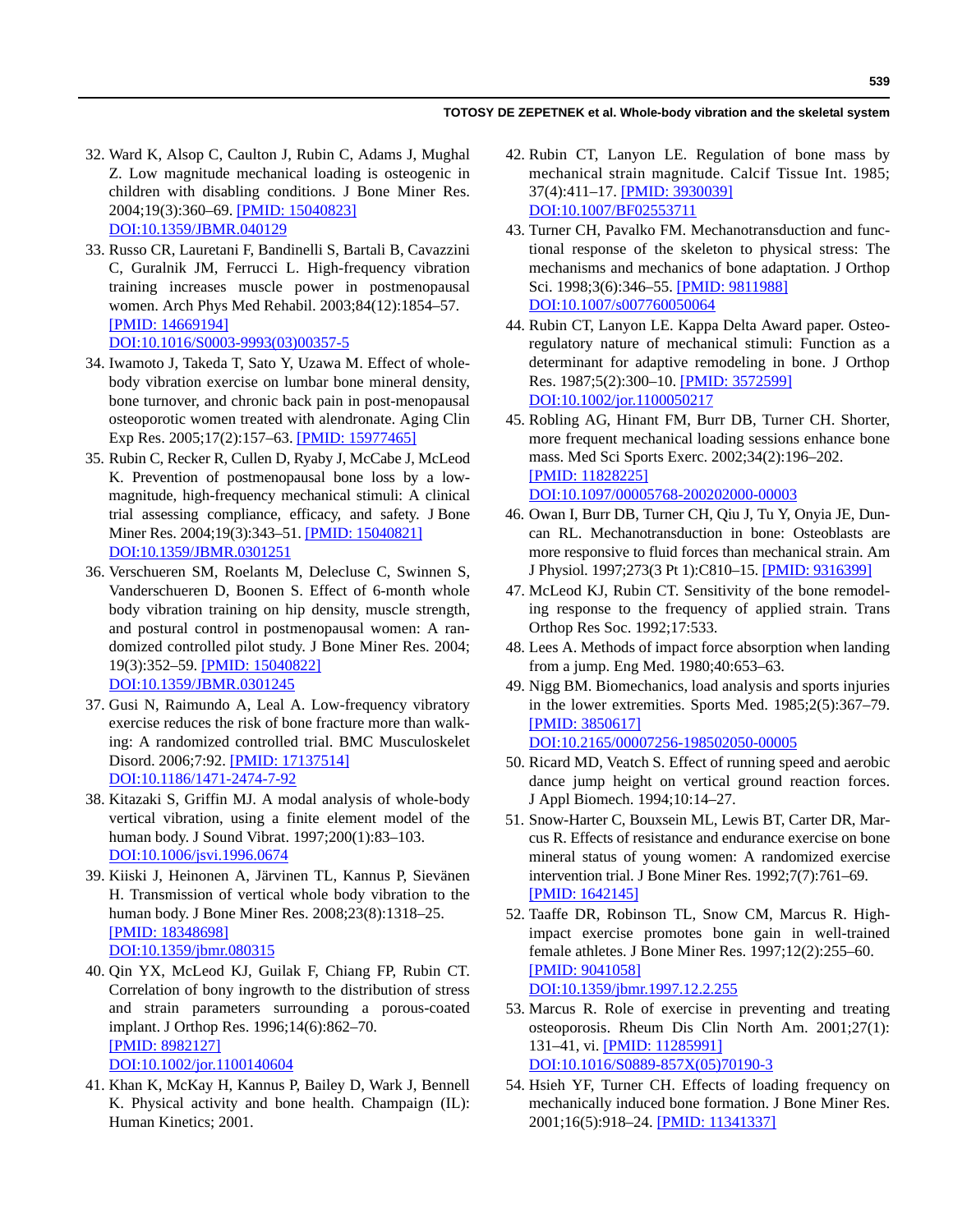[D](http://www.ncbi.nlm.nih.gov/pubmed/11341337)[OI:10.1359/jbmr.2001.16.5.918](http://dx.doi.org/10.1359/jbmr.2001.16.5.918) Erratum in: J Bone Miner Res. 2002; 17(1):182.

 55. Weinbaum S, Cowin SC, Zeng Y. A model for the excitation of osteocytes by mechanical loading-induced bone fluid shear stresses. J Biomech. 1994;27(3):339–60. [\[PMID: 8051194\]](http://www.ncbi.nlm.nih.gov/pubmed/8051194)

[D](http://www.ncbi.nlm.nih.gov/pubmed/8051194)[OI:10.1016/0021-9290\(94\)90010-8](http://dx.doi.org/10.1016/0021-9290%2894%2990010-8)

- 56. Torvinen S. Effect of whole body vibration on muscular performance, balance, and bone [thesis]. Tampere (Finland): University of Tampere; 2003.
- 57. Fricke O, Schoenau E. The "Functional Muscle-Bone Unit": Probing the relevance of mechanical signals for bone development in children and adolescents. Growth Horm IGF Res. 2007;17(1):1–9. [\[PMID: 17194607\]](http://www.ncbi.nlm.nih.gov/pubmed/17194607) [D](http://www.ncbi.nlm.nih.gov/pubmed/17194607)[OI:10.1016/j.ghir.2006.10.004](http://dx.doi.org/10.1016/j.ghir.2006.10.004)
- 58. De Gail P, Lance JW, Neilson PD. Differential effects on tonic and phasic reflex mechanisms produced by vibration of muscles in man. J Neurol Neurosurg Psychiatry. 1966; 29(1):1–11. [\[PMID: 5910574\]](http://www.ncbi.nlm.nih.gov/pubmed/5910574) [D](http://www.ncbi.nlm.nih.gov/pubmed/5910574)[OI:10.1136/jnnp.29.1.1](http://dx.doi.org/10.1136/jnnp.29.1.1)
- 59. Bosco C, Iacovelli M, Tsarpela O, Cardinale M, Bonifazi M, Tihanyi J, Viru M, De Lorenzo A, Viru A. Hormonal responses to whole-body vibration in men. Eur J Appl Physiol. 2000;81(6):449–54. [\[PMID: 10774867\]](http://www.ncbi.nlm.nih.gov/pubmed/10774867) [D](http://www.ncbi.nlm.nih.gov/pubmed/10774867)[OI:10.1007/s004210050067](http://dx.doi.org/10.1007/s004210050067)
- 60. Kvorning T, Bagger M, Caserotti P, Madsen K. Effects of vibration and resistance training on neuromuscular and hormonal measures. Eur J Appl Physiol. 2006;96(5):615–25. [\[PMID: 16482475](http://www.ncbi.nlm.nih.gov/pubmed/16482475)] [DOI:10.1007/s00421-006-0139-3](http://dx.doi.org/10.1007/s00421-006-0139-3)
- 61. Murphy S, Khaw KT, Cassidy A, Compston JE. Sex hormones and bone mineral density in elderly men. Bone Miner. 1993;20(2):133–40. [\[PMID: 8453329\]](http://www.ncbi.nlm.nih.gov/pubmed/8453329) [D](http://www.ncbi.nlm.nih.gov/pubmed/8453329)[OI:10.1016/S0169-6009\(08\)80022-0](http://dx.doi.org/10.1016/S0169-6009%2808%2980022-0)
- 62. Kelly PJ, Pocock NA, Sambrook PN, Eisman JA. Dietary calcium, sex hormones, and bone mineral density in men. BMJ. 1990;300(6736):1361–64. [\[PMID: 2142609\]](http://www.ncbi.nlm.nih.gov/pubmed/2142609) [D](http://www.ncbi.nlm.nih.gov/pubmed/2142609)[OI:10.1136/bmj.300.6736.1361](http://dx.doi.org/10.1136/bmj.300.6736.1361)
- 63. Greendale GA, Edelstein S, Barrett-Connor E. Endogenous sex steroids and bone mineral density in older women and men: The Rancho Bernardo Study. J Bone Miner Res. 1997;12(11):1833-43. [\[PMID: 9383688\]](http://www.ncbi.nlm.nih.gov/pubmed/9383688) [D](http://www.ncbi.nlm.nih.gov/pubmed/9383688)[OI:10.1359/jbmr.1997.12.11.1833](http://dx.doi.org/10.1359/jbmr.1997.12.11.1833)
- 64. Whole Body Advanced Vibration Exercise [Internet]. Windsor (Canada): WAVE Manufacturing Inc; c2009 [updated 2009; cited 2008 Apr 1]. Available from: <http://www.wavexercise.com>/.
- 65. VibraFlex [Internet]. Naples (FL): Orthometrix, Inc; c2006–9 [updated 2009 Jun 1; cited 2009 Jan 15]. Available from: [http://www.vibraflex.com/.](http://www.vibraflex.com/)
- 66. TurboSonic [Internet]. Hood River (OR): TurboSonic USA; c2007–8 [updated 2008; cited 2009 Jan 15]. Available from: <http://www.turbosonicusa.com/>.
- 67. Galileo: Whole Body Vibration [Internet]. Hornsby Heights (Australia): Novotec Medical; c2008 [updated 2008 Mar 11; cited 2009 Jan 17]. Available from: [http://www.galileowholebodyvibration.com.au/.](http://www.galileowholebodyvibration.com.au/)
- 68. Juvent [Internet]. Somerset (NJ): Juvent Medical, Inc; c2007 [updated 2007; cited 2009 Jan 17]. Available from: [http://www.juvent.com/.](http://www.juvent.com/)
- 69. Cardinale M, Wakeling J. Whole body vibration exercise: Are vibrations good for you? Br J Sports Med. 2005; 39(9):585–89; discussion 589. [\[PMID: 16118292\]](http://www.ncbi.nlm.nih.gov/pubmed/16118292) [D](http://www.ncbi.nlm.nih.gov/pubmed/16118292)[OI:10.1136/bjsm.2005.016857](http://dx.doi.org/10.1136/bjsm.2005.016857)
- 70. Corrie H, Brooke-Wavell K, Mansfield N, D'Souza O, Griffiths V, Morris R, Attenborough A, Masud T. Effect of whole body vibration on bone formation and resorption in older patients: A randomised controlled trial. Osteoporos Int. 2007;18(Suppl 3):S285.
- 71. Salmoni A. Assessment of WAVE using safety standards for occupational exposure to vibration. 2007 Canadian Society for Exercise Physiology Annual General Meeting. Targeted training: Separating the forest from the trees; 2007 Nov 14–17; London, Ontario, Canada.
- 72. Dupuis H, Jansen G. Immediate effects of vibration transmitted to the hand. Stud Environ Sci. 1981;13:76–86. [DOI:10.1016/S0166-1116\(09\)70140-2](http://dx.doi.org/10.1016/S0166-1116%2809%2970140-2)
- 73. Wakeling JM, Nigg BM, Rozitis AI. Muscle activity damps the soft tissue resonance that occurs in response to pulsed and continuous vibrations. J Appl Physiol. 2002; 93(3):1093–1103. [\[PMID: 12183507\]](http://www.ncbi.nlm.nih.gov/pubmed/12183507)
- 74. Rubin C, Pope M, Fritton JC, Magnusson M, Hansson T, McLeod K. Transmissibility of 15-hertz to 35-hertz vibrations to the human hip and lumbar spine: Determining the physiologic feasibility of delivering low-level anabolic mechanical stimuli to skeletal regions at greatest risk of fracture because of osteoporosis. Spine. 2003;28(23): 2621–27. [\[PMID: 14652479\]](http://www.ncbi.nlm.nih.gov/pubmed/14652479) [D](http://www.ncbi.nlm.nih.gov/pubmed/14652479)[OI:10.1097/01.BRS.0000102682.61791.C9](http://dx.doi.org/10.1097/01.BRS.0000102682.61791.C9)
- 75. Cardinale M, Pope MH. The effects of whole body vibration on humans: Dangerous or advantageous? Acta Physiol Hung. 2003;90(3):195–206. [\[PMID: 14594190\]](http://www.ncbi.nlm.nih.gov/pubmed/14594190) [D](http://www.ncbi.nlm.nih.gov/pubmed/14594190)[OI:10.1556/APhysiol.90.2003.3.2](http://dx.doi.org/10.1556/APhysiol.90.2003.3.2)
- 76. Carlsöö S. The effect of vibration on the skeleton, joints and muscles. A review of the literature. Appl Ergon. 1982;13(4):251–58. [\[PMID: 15676450\]](http://www.ncbi.nlm.nih.gov/pubmed/15676450) [D](http://www.ncbi.nlm.nih.gov/pubmed/15676450)[OI:10.1016/0003-6870\(82\)90064-3](http://dx.doi.org/10.1016/0003-6870%2882%2990064-3)
- 77. Delecluse C, Roelants M, Verschueren S. Strength increase after whole-body vibration compared with resistance training. Med Sci Sports Exerc. 2003;35(6):1033–41. [\[PMID: 12783053\]](http://www.ncbi.nlm.nih.gov/pubmed/12783053) [D](http://www.ncbi.nlm.nih.gov/pubmed/12783053)[OI:10.1249/01.MSS.0000069752.96438.B0](http://dx.doi.org/10.1249/01.MSS.0000069752.96438.B0)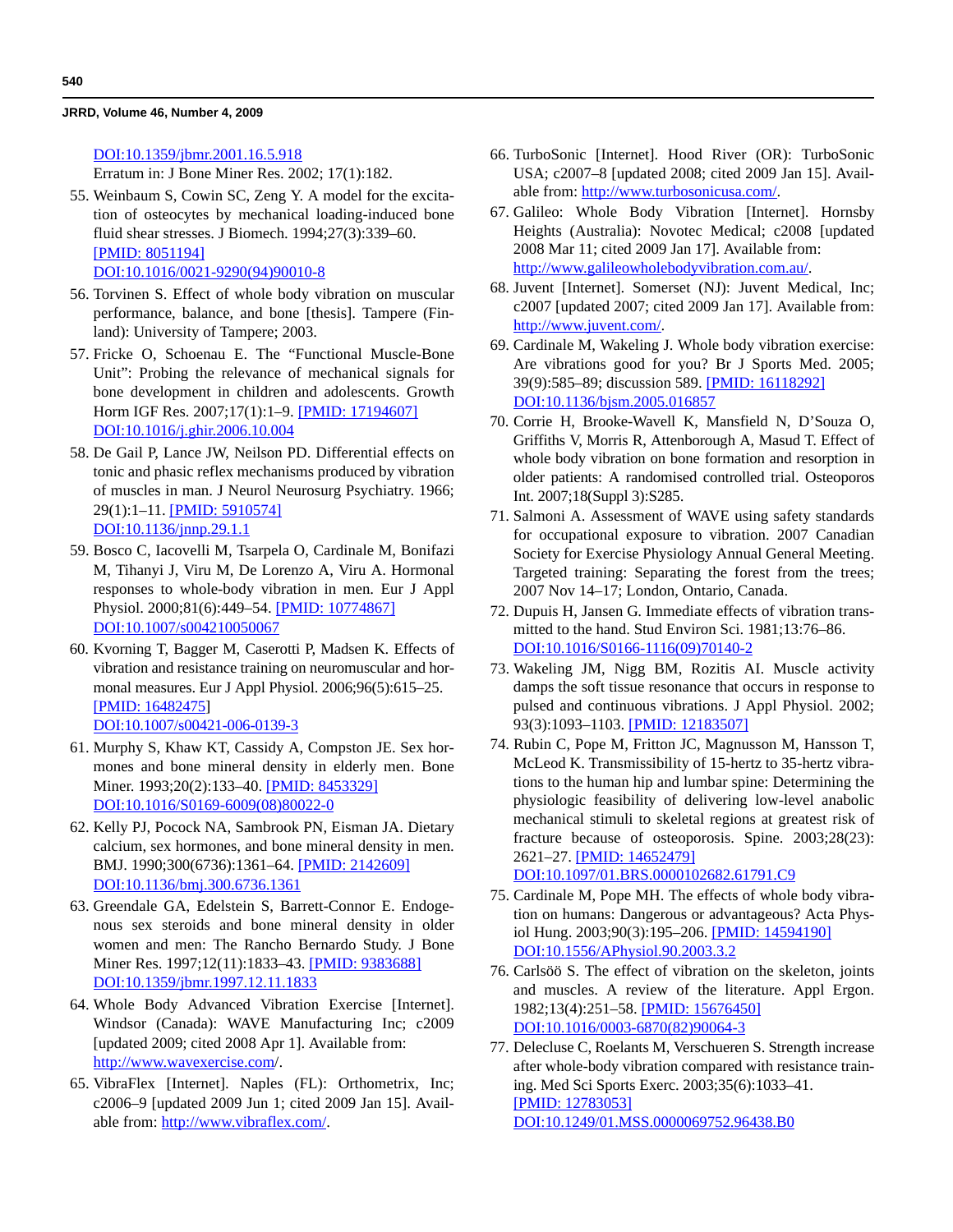- 78. Bosco C, Cardinale M, Tsarpela O. Influence of vibration on mechanical power and electromyogram activity in human arm flexor muscles. Eur J Appl Physiol Occup Physiol. 1999;79(4):306–11. [\[PMID: 10090628\]](http://www.ncbi.nlm.nih.gov/pubmed/10090628) [D](http://www.ncbi.nlm.nih.gov/pubmed/10090628)[OI:10.1007/s004210050512](http://dx.doi.org/10.1007/s004210050512)
- 79. Bosco C, Colli R, Introini E, Cardinale M, Tsarpela O, Madella A, Tihanyi J, Viru A. Adaptive responses of human skeletal muscle to vibration exposure. Clin Physiol. 1999;19(2):183–87. [\[PMID: 10200901\]](http://www.ncbi.nlm.nih.gov/pubmed/10200901) [D](http://www.ncbi.nlm.nih.gov/pubmed/10200901)[OI:10.1046/j.1365-2281.1999.00155.x](http://dx.doi.org/10.1046/j.1365-2281.1999.00155.x)
- 80. Kerschan-Schindl K, Grampp S, Henk C, Resch H, Preisinger E, Fialka-Moser V, Imhof H. Whole-body vibration exercise leads to alterations in muscle blood volume. Clin Physiol. 2001;21(3):377–82. [\[PMID: 11380538\]](http://www.ncbi.nlm.nih.gov/pubmed/11380538) [D](http://www.ncbi.nlm.nih.gov/pubmed/11380538)[OI:10.1046/j.1365-2281.2001.00335.x](http://dx.doi.org/10.1046/j.1365-2281.2001.00335.x)
- 81. Abercromby AF, Amonette WE, Layne CS, McFarlin BK, Hinman MR, Paloski WH. Variation in neuromuscular responses during acute whole-body vibration exercise. Med Sci Sports Exerc. 2007;39(9):1642–50. [\[PMID: 17805098\]](http://www.ncbi.nlm.nih.gov/pubmed/17805098) [D](http://www.ncbi.nlm.nih.gov/pubmed/17805098)[OI:10.1249/mss.0b013e318093f551](http://dx.doi.org/10.1249/mss.0b013e318093f551)
- 82. Torvinen S, Kannus P, Sievänen H, Järvinen TA, Pasanen M, Kontulainen S, Järvinen TL, Järvinen M, Oja P, Vuori I. Effect of four-month vertical whole body vibration on performance and balance. Med Sci Sports Exerc. 2002; 34(9):1523–28. [\[PMID: 12218749\]](http://www.ncbi.nlm.nih.gov/pubmed/12218749) [D](http://www.ncbi.nlm.nih.gov/pubmed/12218749)[OI:10.1097/00005768-200209000-00020](http://dx.doi.org/10.1097/00005768-200209000-00020)
- 83. Torvinen S, Kannus P, Sievänen H, Järvinen TA, Pasanen M, Kontulainen S, Nenonen A, Järvinen TL, Paakkala T, Järvinen M, Vuori I. Effect of 8-month vertical whole body vibration on bone, muscle performance, and body balance: A randomized controlled study. J Bone Miner Res. 2003;18(5):876–84. [\[PMID: 12733727\]](http://www.ncbi.nlm.nih.gov/pubmed/12733727) [D](http://www.ncbi.nlm.nih.gov/pubmed/12733727)[OI:10.1359/jbmr.2003.18.5.876](http://dx.doi.org/10.1359/jbmr.2003.18.5.876)
- 84. Roelants M, Delecluse C, Goris M, Verschueren S. Effects of 24 weeks of whole body vibration training on body composition and muscle strength in untrained females. Int J Sports Med. 2004;25(1):1–5. [\[PMID: 14750005\]](http://www.ncbi.nlm.nih.gov/pubmed/14750005) [D](http://www.ncbi.nlm.nih.gov/pubmed/14750005)[OI:10.1055/s-2003-45238](http://dx.doi.org/10.1055/s-2003-45238)
- 85. Torvinen S, Kannu P, Sievänen H, Järvinen TA, Pasanen M, Kontulainen S, Järvinen TL, Järvinen M, Oja P, Vuori I. Effect of a vibration exposure on muscular performance and body balance. Randomized cross-over study. Clin Physiol Funct Imaging. 2002;22(2):145–52. [\[PMID: 12005157\]](http://www.ncbi.nlm.nih.gov/pubmed/12005157) [D](http://www.ncbi.nlm.nih.gov/pubmed/12005157)[OI:10.1046/j.1365-2281.2002.00410.x](http://dx.doi.org/10.1046/j.1365-2281.2002.00410.x)

 86. Stewart JA, Cochrane DJ, Morton RH. Differential effects of whole body vibration durations on knee extensor strength. J Sci Med Sport. 2009;12(1):50–53. [\[PMID: 18078783\]](http://www.ncbi.nlm.nih.gov/pubmed/18078783) [DOI:10.1016/j.jsams.2007.09.005](http://dx.doi.org/10.1016/j.jsams.2007.09.005)

- 87. Bongiovanni LG, Hagbarth KE, Stjernberg L. Prolonged muscle vibration reducing motor output in maximal voluntary contractions in man. J Physiol. 1990;423:15–26. [\[PMID: 2388149\]](http://www.ncbi.nlm.nih.gov/pubmed/2388149)
- 88. Gauthier GM, Roll JP, Martin B, Harlay F. Effects of wholebody vibrations on sensory motor system performance in man. Aviat Space Environ Med. 1981;52(8):473–79. [\[PMID: 7259700\]](http://www.ncbi.nlm.nih.gov/pubmed/7259700)
- 89. Wasserman DE, Taylor W. Lessons from hand-arm vibration syndrome research. Am J Ind Med. 1991;19(4):539–46. [\[PMID: 2035552\]](http://www.ncbi.nlm.nih.gov/pubmed/2035552) [D](http://www.ncbi.nlm.nih.gov/pubmed/2035552)[OI:10.1002/ajim.4700190411](http://dx.doi.org/10.1002/ajim.4700190411)
- 90. Runge M, Rehfeld G, Resnicek E. Balance training and exercise in geriatric patients. J Musculoskelet Neuronal Interact. 2000;1(1):61–65. [\[PMID: 15758528\]](http://www.ncbi.nlm.nih.gov/pubmed/15758528)
- 91. Bruyere O, Wuidart MA, Di Palma E, Gourlay M, Ethgen O, Richy F, Reginster JY. Controlled whole body vibration to decrease fall risk and improve health-related quality of life of nursing home residents. Arch Phys Med Rehabil. 2005;86(2):303–7. [\[PMID: 15706558\]](http://www.ncbi.nlm.nih.gov/pubmed/15706558) [D](http://www.ncbi.nlm.nih.gov/pubmed/15706558)[OI:10.1016/j.apmr.2004.05.019](http://dx.doi.org/10.1016/j.apmr.2004.05.019)
- 92. Ahlborg L, Andersson C, Julin P. Whole-body vibration training compared with resistance training: Effect on spasticity, muscle strength and motor performance in adults with cerebral palsy. J Rehabil Med. 2006;38(5): 302–8. [\[PMID: 16931460\]](http://www.ncbi.nlm.nih.gov/pubmed/16931460) [D](http://www.ncbi.nlm.nih.gov/pubmed/16931460)[OI:10.1080/16501970600680262](http://dx.doi.org/10.1080/16501970600680262)
- 93. Semler O, Fricke O, Vezyroglou K, Stark C, Schoenau E. Preliminary results on the mobility after whole body vibration in immobilized children and adolescents. J Musculoskelet Neuronal Interact. 2007;7(1):77–81. [\[PMID: 17396011\]](http://www.ncbi.nlm.nih.gov/pubmed/17396011)
- 94. Van Nes IJ, Geurts AC, Hendricks HT, Duysens J. Shortterm effects of whole-body vibration on postural control in unilateral chronic stroke patients: Preliminary evidence. Am J Phys Med Rehabil. 2004;83(11):867–73. [\[PMID: 15502741\]](http://www.ncbi.nlm.nih.gov/pubmed/15502741)

[D](http://www.ncbi.nlm.nih.gov/pubmed/15502741)[OI:10.1097/01.PHM.0000140801.23135.09](http://dx.doi.org/10.1097/01.PHM.0000140801.23135.09)

- 95. Haas CT, Turbanski S, Kessler K, Schmidtbleicher D. The effects of random whole-body-vibration on motor symptoms in Parkinson's disease. NeuroRehabilitation. 2006; 21(1):29–36. [\[PMID: 16720935\]](http://www.ncbi.nlm.nih.gov/pubmed/16720935)
- 96. Tihanyi TK, Horváth M, Fazekas G, Hortobágyi T, Tihanyi J. One session of whole body vibration increases voluntary muscle strength transiently in patients with stroke. Clin Rehabil. 2007;21(9):782–93. [\[PMID: 17875558\]](http://www.ncbi.nlm.nih.gov/pubmed/17875558) [D](http://www.ncbi.nlm.nih.gov/pubmed/17875558)[OI:10.1177/0269215507077814](http://dx.doi.org/10.1177/0269215507077814)
- 97. Kozlovskaya IB. Countermeasures for long-term space flights, lessons learned from the Russian space program. J Gravit Physiol. 2002;9(1):P313–17. [\[PMID: 15002596\]](http://www.ncbi.nlm.nih.gov/pubmed/15002596)
- 98. Goodship AE, Cunningham JL, Oganov V, Darling J, Miles AW, Owen GW. Bone loss during long term space flight is